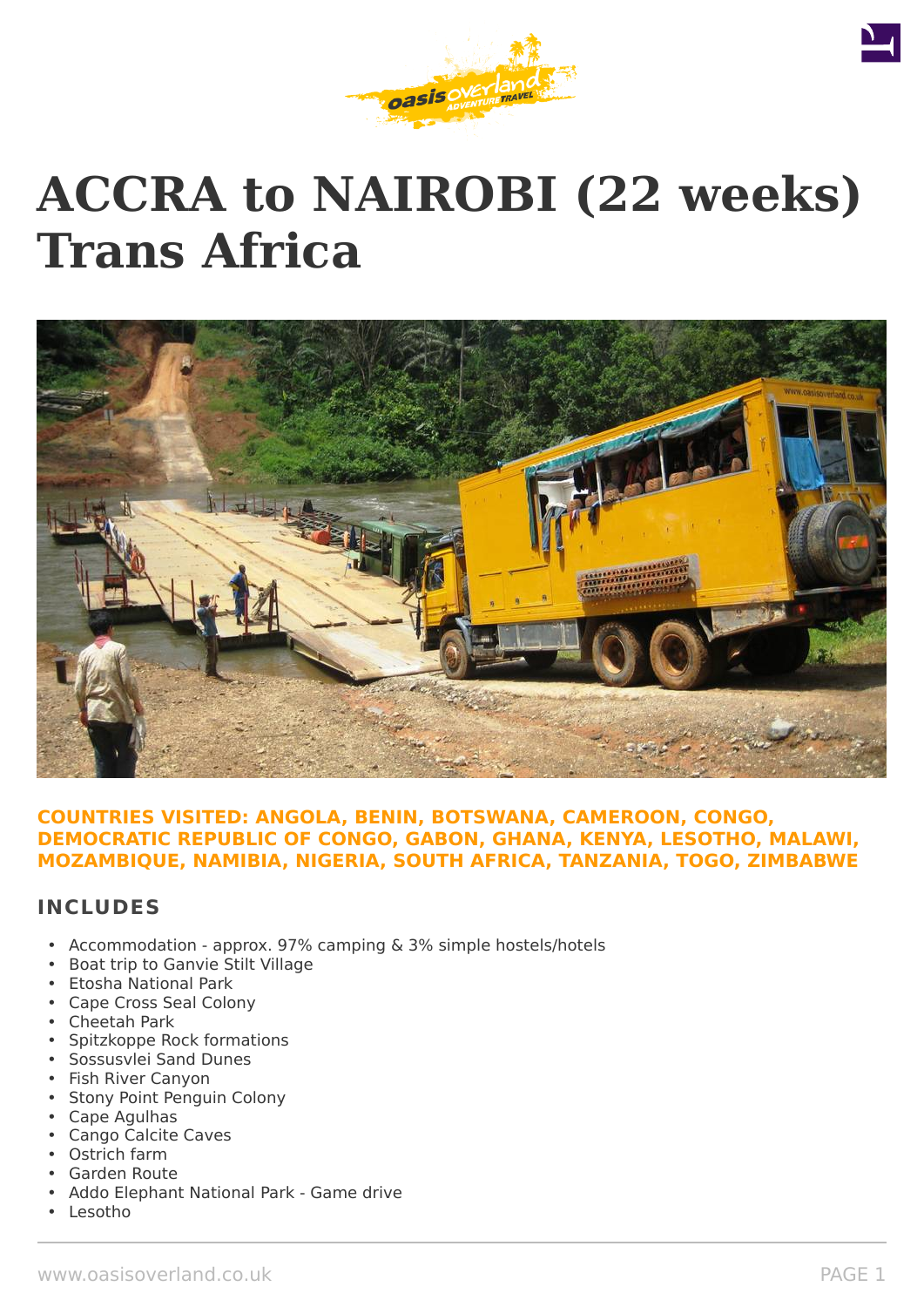- Drakensburg Mountains
- Royal Natal National Park
- Chobe National Park
- Overnight sleeper train Vic. Falls to Bulawayo (if available)
- Private Game Ranch
- Lake Malawi village walk
- Mikumi National Park
- Return ferry to Zanzibar
- 4 nights accommodation on Zanzibar
- Marangu the foothills of Mt Kilimanjaro
- Meals approx. 65%
- All transport on Oasis Expedition Truck
- All road tolls and ferry crossings
- Camping and Cooking equipment
- Services of Oasis Crew

# **EXCLUDES**

- Visas
- 6 Day lay-over costs in Cape Town
- Optional Excursions as listed in the Pre-Departure Information
- Flights
- Airport Taxes & Transfers
- Travel Insurance
- Meals approx. 35%
- Drinks
- Tips

# **TRIP ITINERARY**

# **DAYS 1 - 8 ACCRA TO LOME**

We will spend a number of days on the beaches near Accra where you can indulge in great seafood, and cold drinks. We will need to obtain several visas in Accra before travelling onto Togo.

# **DAYS 9 - 29 LOME TO LIMBE**

Travelling through **Togo and Benin** doesn't take long as they are only 50 miles wide. **Voodoo** is the main religion here, basing its beliefs in the power of the dead. You can visit an interesting **fetish market**, take a boat ride on lake Togo to Togoville, as well as sample good African restaurants in Lome the capital of Togo. We will be applying for some further visas for our onward travel in the capital.

In Benin you can take local canoes out to **Ganvie village - built on bamboo stilts on Lake Nakoue**. Next we enter **Nigeria**, Africa's most populous country with well over 100 million people. The pace of life here tends to be more hectic than we have become used to on our overland adventure, full of hustle and bustle. We will have the opportunity to visit a Drill Monkey and Chimpanzee rehabilitation centre. A project dedicated to rehabilitating and breeding drills to be released back into the wild. Drills are a primate closely related to baboons and mandrills.

After our time in Nigeria we will be moving through mountainous and lush jungle toward **Cameroon**. Arriving at the foothills of Mount Cameroon, we spend a few days camping near Limbe and 6 Mile Beach where you can choose to trek up **Mount Cameroon, visit a chimpanzee orphanage** or **relax on the beach.**

# **DAYS 30 - 46 LIMBE TO CONGO**

After chilling out on the beach, or if you were brave enough to tackle the mountain, we head inland to the capital city of **Yaounde**, where we may apply for a couple more visa's. You can sample fresh bread and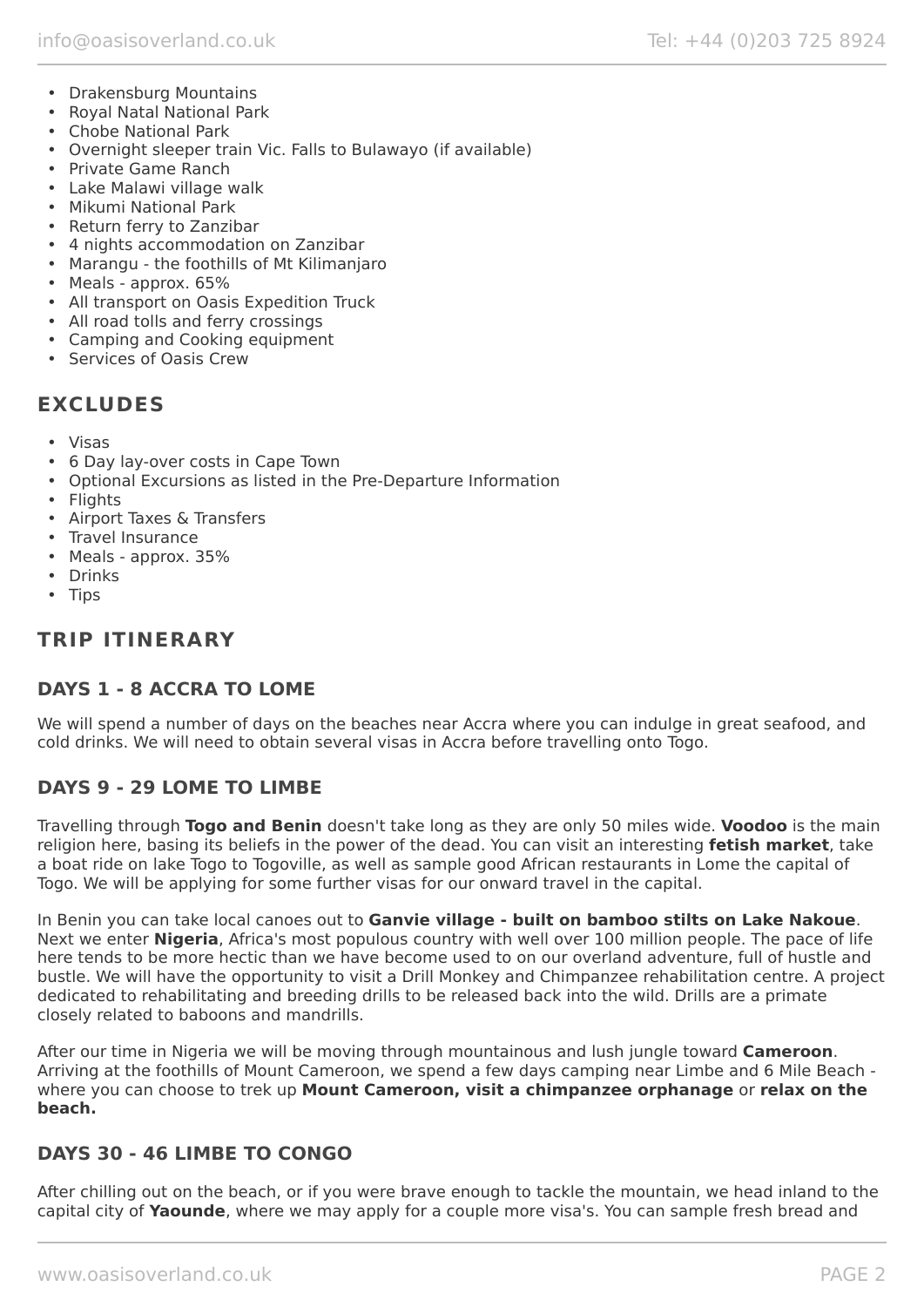amazing pastries from the countless bakeries, admire the roadside fresh flower stalls, or stock up on some supermarket treats! Bursting with art galleries, museums and various markets, this is an ideal place to restock your snack store and prepare for the demands of central Africa.

When we depart city life, to travel south on the more rugged roads! We drive through lush jungle scenery, passing the occasional waterfall, before eventually reaching the lively market town of **Ambam**. Here we can replenish our food supplies before crossing the **Ntem River** into **Gabon**, a country that consists mostly of tropical rain forest. Our next stop is the beautiful Lope National Park, home to a population of elephants, buffalo and the famous central Africa drill monkeys. After a safari through the savanna lands, we continue south along dirt and mud roads toward the **Republic of Congo**. Along this leg of the Trans Africa overland trip we may encounter some challenging road conditions and situations on the whole of the route. Team work will definitely be needed if we are to tackle what may lay ahead - from clearing paths through water logged pot holes the size of the truck to only travelling a couple of miles in a day over wet and unkempt mud roads. These are some of the best memories you will take away with you.

# **DAYS 47 - 55 CONGO TO MITADI**

One of the main highlights for most people who visit **Congo** is the friendliness of the people, particularly in the countryside. The open delight and welcome we receive while driving through these remote villages is really touching. While the first section of roads are rough dirt, once we reach the sealed roads it's a fast run towards the town of Dolisie.

From Dolisie we will make our way west towards the ocean city of Pointe Noire. Two contrasting areas, the African quarter - where we see traffic jams, crowded streets and a bustling Grand Marche (market), the European Quarter quite the contrast with beach side bars and restaurants, noticeably oil is the source of the wealth. You will have time to explore the cities museums, railway and cathedrals or relax on the beaches. Departing Congo a transit through Cabinda, an exclave and province of Angola will bring us into **Democratic Republic of Congo (formerly known as Zaire)**. Sandy tracks will eventually lead us into Muanda. Again tourists are foreign to this region and we attract attention everywhere we travel, dirt roads and potholes will direct us over the Congo River to the city of Mitadi and the gateway to **Angola**.

# **DAYS 56 - 66 MITADI TO NAMIBIAN BORDER**

Angola is still recovering from over two decades of civil war. As we travel south through the many small villages and communities - local people - especially children may never have seen a foreigner before. Military tanks litter the side of many roads in places. The country is slowly rebuilding its infrastructure and basic needs - with the capital of **Luanda** showing full sign of this slow progression. As Portuguese is the preferred language and hardly anyone we encounter will speak English - a lot of humorous improvisations with hands, face and voice are usually needed by all of us. After the southern town of **Lubango** and home to 'Christo Rei' a shrine overlooking the city as Christ the Redeemer looks over Rio, we head to the Namibian border for the next instalment of our Trans Africa overland adventure.

# **DAYS 67 - 85 NAMIBIA TO CAPE TOWN**

Crossing into **Namibia** and into the region of the Owambo people - we pass through the country's second largest town - Ondangwa. This town is one of the main suppliers of beer to Northern Namibia - hopefully there will be enough left for us!

We continue towards **Etosha National Park** - recognised as one of the world's greatest wildlife viewing areas. The semi desert is quite a contrast to the more fertile terrain we have been used to. Besides game drives we can also game watch by night at one of the floodlit water holes where we may well **spot Rhino, Elephant and Giraffe** among a host of other wildlife. From Etosha we visit a local **Cheetah park** before continuing on to the **Brandberg Mountains** in Demaraland.

We then travel to the stunning **Spitzkoppe Rock formations**. Known as the Matterhorn of Namibia, the **Spitzkoppe** is part of the Erongo Mt range and was formed over 100 million years ago after the collapse of a gigantic volcano. The scenery is striking from every angle - even more stunning as the granite massifs turn red at sunset.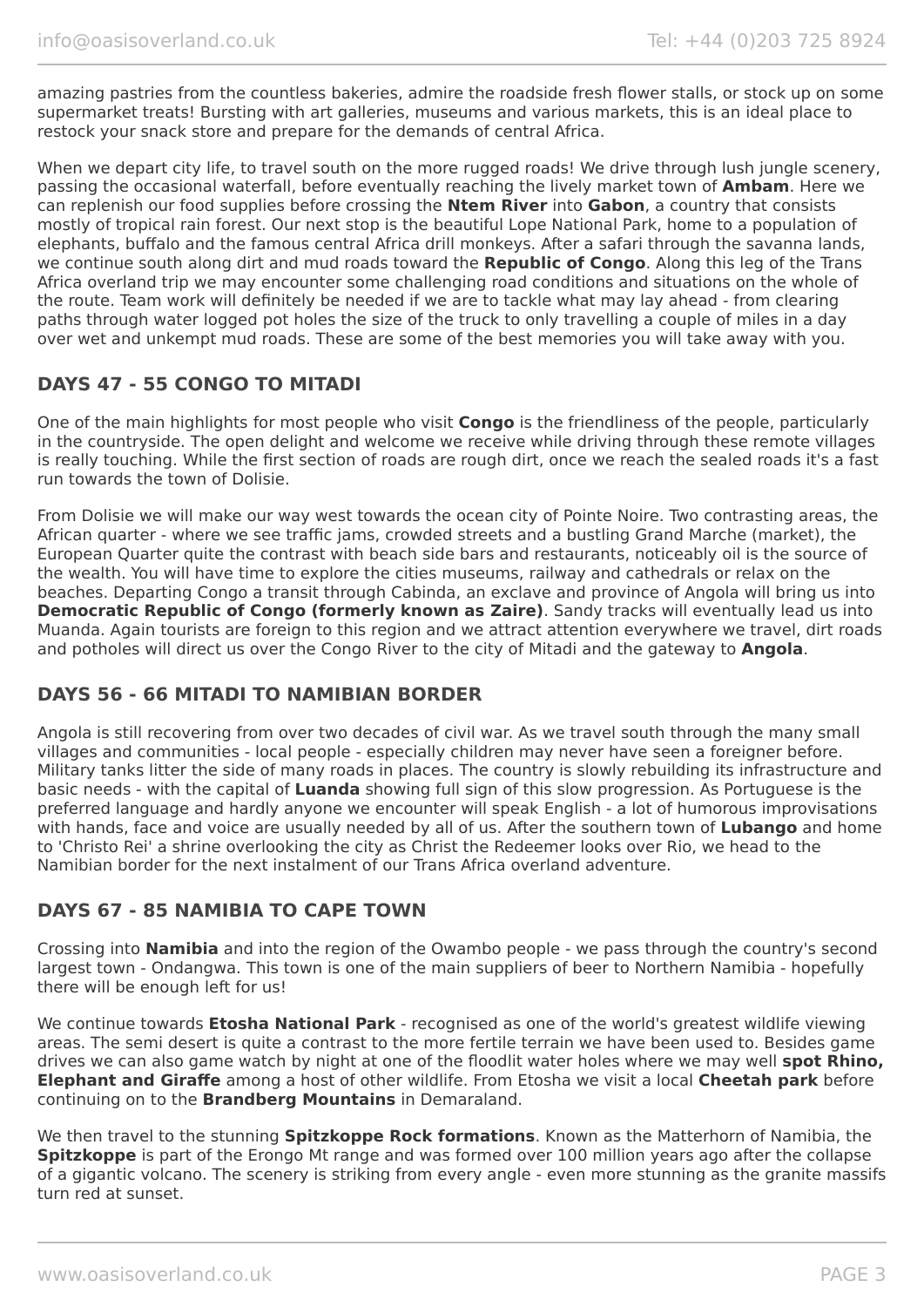Next stop is the world famous **Cape Cross Seal Colony**, where the sight of thousands of these mammals, as well as their accompanying pungent odour is remembered by all! The Cool Atlantic Ocean and the prominent Benguela current provide a perfect location for feeding and breeding for the Cape Fur Seal.

For the next three days, our Africa overland trip will be based in **Swakopmund** - Namibia's adventure gateway. You can choose between a variety of activities and excursions here: spend a day **deep sea fishing** for shark and **other game fish** or head out to the desert and try **quad biking and dune sledding**. You can also go **horse riding** or get a birds eye view of the dramatic coastline - either by Sky diving from 10,000 feet or take a **flight over the towering sand dunes in the are**a. In Swakopmund itself you can walk along miles of deserted beaches, visit the museum or relax in a cafe.

A one day drive takes us to the **Namib-Naukluft Park**, a vast expanse of desert which contains some of the highest sand dunes in the world. At **Sossusvlei** we stop and explore this spectacular area and red dunes. Continuing south we enter the semi-desert, and wide-open countryside of cattle ranching until we arrive at one of Africa's most sensational natural features, **Fish River Canyon**. We stop here for a couple of hours to take in the awesome scenery.

A couple of hours drive away we enter South Africa and cross the **Orange River** - a rich source of diamonds. We travel south through the **Cederburg Wilderness Area**, an area of rugged valleys and peaks - before getting to our final destination on this African adventure; the vibrant and cosmopolitan city of **Cape Town**. Our accommodation here will be in a backpackers hostel.

# **DAYS 86 - 91 CAPE TOWN**

Cape Town is one of the favourite stops on our Trans Africa overland trip as there is plenty to do in and around **the Mother City**, from climbing up **Table Mountain** to abseiling down it, **diving with sharks** (either in ocean cages - or at the Two Oceans Aquarium), scuba diving courses, a tour to **Robben Island** or a chance to revamp your wardrobe and head out on the town to one of the many hot-spots that Cape Town has to offer. Those on the 22 week trip from the UK leave us here, whilst others will join to continue the trip to Nairobi and Cairo.

**This free time in Cape Town is at your own cost**, so you can decide what you want to do and where to stay! There may be less time here depending on any delays on the trip down from Accra.

# **DAYS 92 - 100 CAPE TOWN TO FREE STATE**

We depart from Cape Town taking a leisurely drive along the coastal road to the quaint coastal town of Betty's Bay in the Overberg and visit Stony Point Nature Reserve, home to a unique colony of African (Jackass) penguins. The Penguin Colony is one of only three mainland-based colonies in South Africa and for this reason it is treasured.

We overnight in Hermanus/Gansbaai and the next day there are a number of marine options- **Whale watching, Shark Cave Diving** and **Dyer Island Nature Reserve**. From here we will head for the most southern tip of Africa at **Cape Agulhas** - which is the dividing line between the warm Indian Ocean and the cooler Atlantic Ocean. The seas around Cape Agulhas are very treacherous and have caused numerous shipwrecks. To help reduce fatalities the **Cape Agulhas Lighthouse** was built in 1848 and is the 2nd oldest working lighthouse in South Africa. From August to December **Southern Right and Humpback Whales** may be spotted along the coast - as they feed in the nutrient rich waters off the southern coast.

From Cape Agulhas we pass through the **Outeniqua Mountains** to the **Little Karoo** - we will visit an **Ostrich farm** to learn more about the worlds largest bird. The Ostrich has been around for 8 million years and a feather was actually discovered in King Tutankhamun's tomb in Egypt. 97% of the world's population of Ostriches lives in the Karoo.

We will also explore **Cango Calcite Caves** recognised as one of the world's finest network of Calcite caves. The bizarre formations of Stalagmites and Stalactites represent over a million years of slow formation.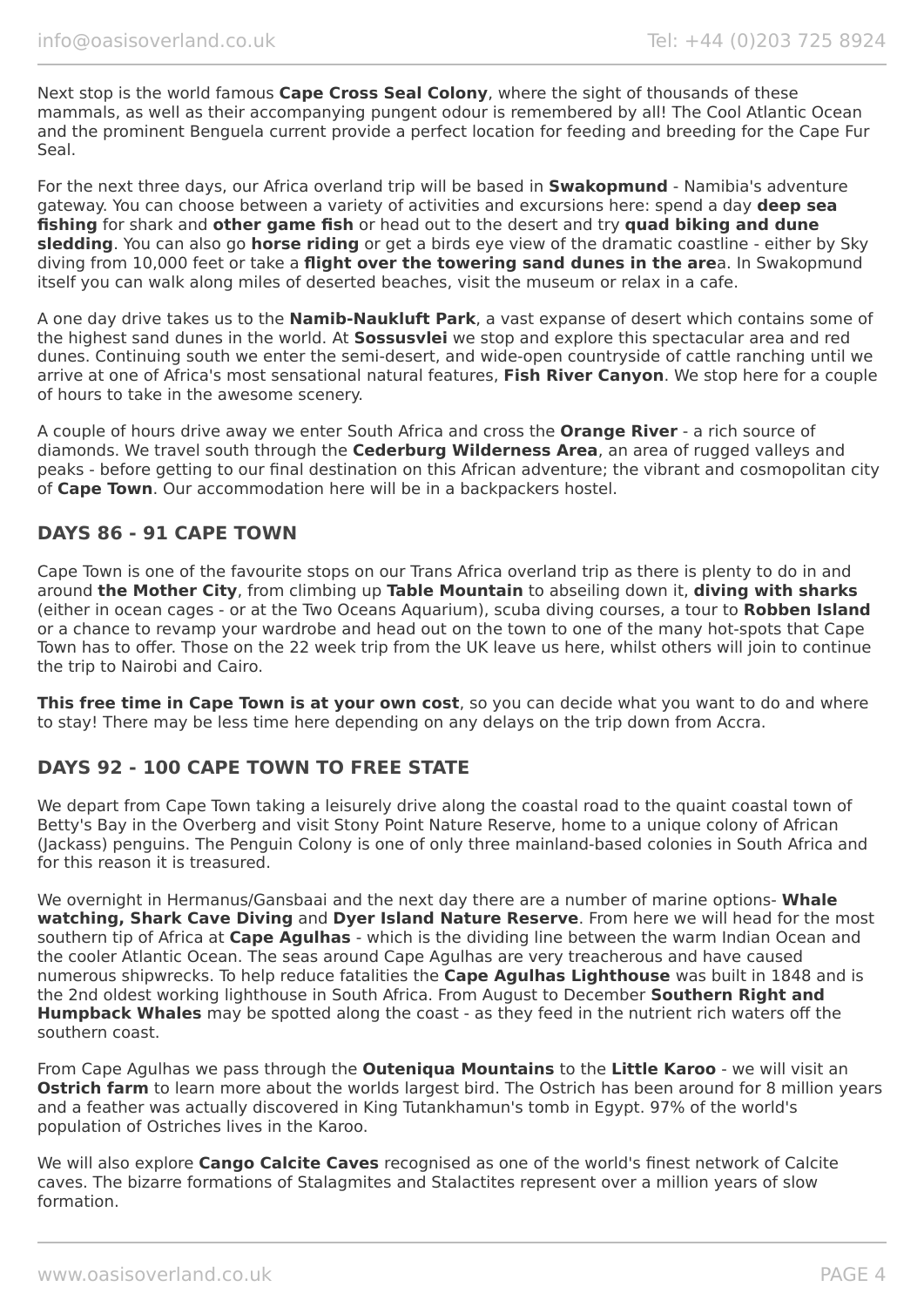We spend two days winding our way along South Africa's famous **Garden Route** where there is a wealth of things to see and do. We travel through the popular resort of **Knysna**, located on a tranquil lagoon that is protected from the sea by two enormous cliffs known as 'the heads'. We visit the **Tsitsikamma Forest**, where you will be able to hike along the coast and view the crashing waves at the mouth of the scenic **Storms River**, and maybe spot **dolphins and whales** in the ocean. Optional excursions in this region include **mountain biking, black water tubing, and the mother of all bungee jumps** at Bloakrans Bridge - the highest jump in the world at 216 metres.

From the Garden Route we head inland to **Addo Elephant National Park** which has recently been extended to include part of the coast and is now home to the **BIG 7 - lion, rhino, elephant, leopard, buffalo, whale and shark**! On our game drive we hope to spot some of the many elephant that the park is famous for, which are the most southerly population in Africa.

Heading north we make our way towards the mountain Kingdom of Lesotho.

# **DAYS 101 - 107 FREE STATE TO JOHANNESBURG**

Lesotho, often referred to as 'the kingdom in the sky'. This little country is completely surrounded by South Africa and is covered by mountains from 1000m to 3000m high. The scenery here is tremendous and the mountain air crisp and fresh. Here we will see Lesotho's horsemen dressed in their blankets and gumboots trotting around the hillsides. We spend a couple of nights at **Malealea Lodge**, Lesotho's most famous countryside retreat tucked up high in the mountains. Here there are isolated waterfalls, cool rock pools ideal for swimming, and peaceful hikes in the surrounding hills. This is also a great place to try **pony trekking** - one of the best ways to enjoy the scenery is atop a sure footed Lesotho pony.

We drive through the lowlands of Lesotho and visit **Thabo Bosiu** or **Mt. Moorosi** with a local guide (time & weather permitting). This mountain stronghold was the home of Chief Moshoeshoe, the founder of the Basotho nation. We continue through Lesotho's tiny capital Maseru, and re-enter South Africa.

**Royal Natal National Park** on the edge of the **Drakensburg Mountains** has an impressive natural **Amphitheatre** of massive rock walls. The **Tugela River** plunges spectacularly over the edge of the Amphitheatre wall, dropping around 800m through a series of five falls. There are over 130km of walking trails around the park-many of which are easy, half day strolls, through beautiful countryside of grassland dotted with patches of yellowwood forest and proteas set against the stunning backdrop of the Amphitheatre.

Heading north we pass through small towns and villages, through Afrikaaner heartland, making our way to South Africa's largest city, **Johannesburg**. Built as a result of the gold rush, the city has grown into one of the wealthiest cities in the world. We will be staying at a laid back backpackers in the suburb of Johannesburg, where you can relax by the pool.

# **DAYS 108 - 116 JOHANNESBURG TO VICTORIA FALLS**

From Johannesburg we travel through the North-West Province to **Botswana** and continue on the **Trans-Kalahari highway** towards Maun, the gateway to the **Okavango Delta**. Here you will have an opportunity to leave the truck to venture into the Okavango Delta. Local poler guides will navigate the extensive waterways using canoes similar to their traditional Mokoro's (dug out canoes).This is a great experience - and the best way to have a chance of seeing the elusive wildlife of this unique desert oasis. You will have a number of opportunities to go on **game walks with rangers - giving you the chance to see elephant, crocodile and hippo** up close and personal. The Okavango Delta is one of the world's largest inland waterways and its calming serenity will leave those who experience it feeling supremely relaxed. There is also the opportunity to experience the heights of African adventure travel too: see the delta from the air during an hour-long flight.

We continue heading east into the Kalahari Basin - known for its dry, desolate and expansive freedom. We spend the night on the outskirts of the **Chobe National Park** - famous for its hordes of Elephants, as well as an abundance of other wildlife. You will have a chance to spend the afternoon on the Chobe River - a less intrusive way to view game and wildlife - as well as the Namibian frontier across the river. Crossing into **Zimbabwe** - we stop for several days at one of the adventure playgrounds of the world - **Victoria**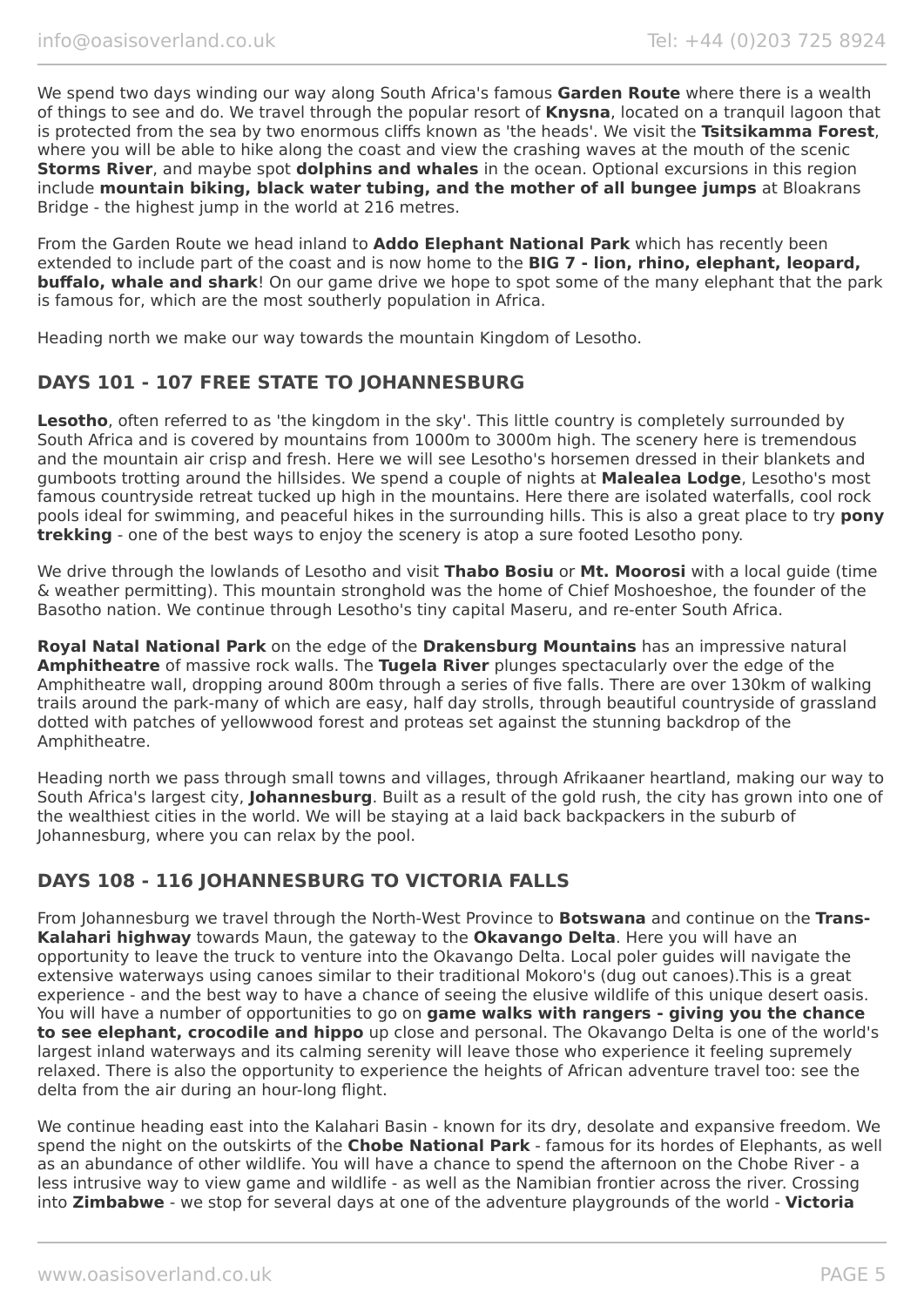#### **Falls**.

# **DAYS 117 - 128 VICTORIA FALLS TO HARARE**

There is something here for everyone in **Victoria Falls**; **A day trip over the Victoria Falls bridge to view the falls from Zambia, Flight of Angels - a great way to get a birds eye view of the falls in a light aircraft or helicopter, Sunset Boat Cruises or a more sedate Canoe trip, to the adrenaline packed Gorge Swing, Abseil or a chance to experience one of the highest commercial Bungee Jumps in the world.**

After your adrenaline has been spent - We will then follow a journey that is steeped in history and say goodbye to our truck for the night as we **board the overnight train from Victoria Falls to Bulawayo**. Expect basic conditions, but the views and experience of looking out the window and watching the world go by more than makes up for it. If you look carefully you might even spot some kudu or elephant! In **Bulawayo** you have the option for a day to venture into **Matobo National Park** with a local safari company. You will have a unique chance to get out on foot to try and spot the elusive **Black Rhino amongst other game**. There is also the opportunity to visit **Cecil Rhodes' grave and Ancient Rock Paintings.**

From Bulawayo we travel across **Mashonaland** to the **Great Zimbabwe Ruins** which was once the greatest medieval city in Sub Saharan Africa and where the name **Zimbabwe** is derived**,** literally meaning house of stone. We continue to Gweru where we visit a **privately run horse and game ranch** where you can go game viewing on **horseback or even take a walk with Lion Cubs!** Its our destination for the next few days and always a highlight! We make our way to the Eastern Highlands of Zimbabwe, we will either visit Chimanimani National Park or Vumba Gardens, where you have the opportunity to take a hike through the mountain wilderness area, or hiking to the nearby bridal veil falls, or simply enjoying the stunning surroundings from this sleepy village whilst strolling through the village market.

We will then make our way to the capital - **Harare**, arriving into Zimbabwe's cosmopolitan city, you can enjoy many of the sights in and around the city centre, there are many markets throughout the city from craft markets to the hectic local Mbare market, stroll through the botanical gardens, or enjoy the nightlife in one of the many bars throughout the city.

# **DAYS 129 - 135 HARARE TO LAKE MALAWI**

Heading north via Harare - we cross the border into **Mozambique.** We follow the infamous **'Tete Corridor'** which was well known in the days of Mozambique's long running civil war as the 'Gun Run'. Thankfully these days things are a lot different! We continue on to the capital **Lilongwe**in the south of the country where we stop for the night. This will give you the opportunity to post gifts home or check out the local markets.

Passing through lush mountainous landscape and plantations - we soon will be following the coast of **Lake Malawi** - the countries most dominant natural feature. Camping in Malawi sums up the spirit of an Africa overland trip with Oasis. We spend 4 to 5 days at friendly laid back campsites where most people choose **to relax on the sandy beaches or try their hand at scuba diving , snorkelling or windsurfing** as we follow the lakeshore north. If you are more inclined to just relax - then there is no better place than on the shores of Lake Malawi. This really is a warm friendly country - making it easy to wander off and meet up with your local hosts in one of the many villages or schools nearby. You can view first hand the talent of the local artisans and purchase some exquisite pieces of furniture and carvings out of ebony and mahogany.

# **DAYS 136 - 142 LAKE MALAWI TO ZANZIBAR BACK TO DAR ES SAALAM**

The next country on our journey is **Tanzania,** and after a day and half drive we pass through the peaceful **Mikumi** National Park. African safari travel is synonymous with wildlife, and in this national park we usually see **Elephant, Giraffe, Zebra and Antelope** from the roadside. From here we continue travelling through the interesting and **mountainous hinterland** of Tanzania.

Our route north then brings us to **Dar Es Salaam** where our truck is based in a campsite on a beautiful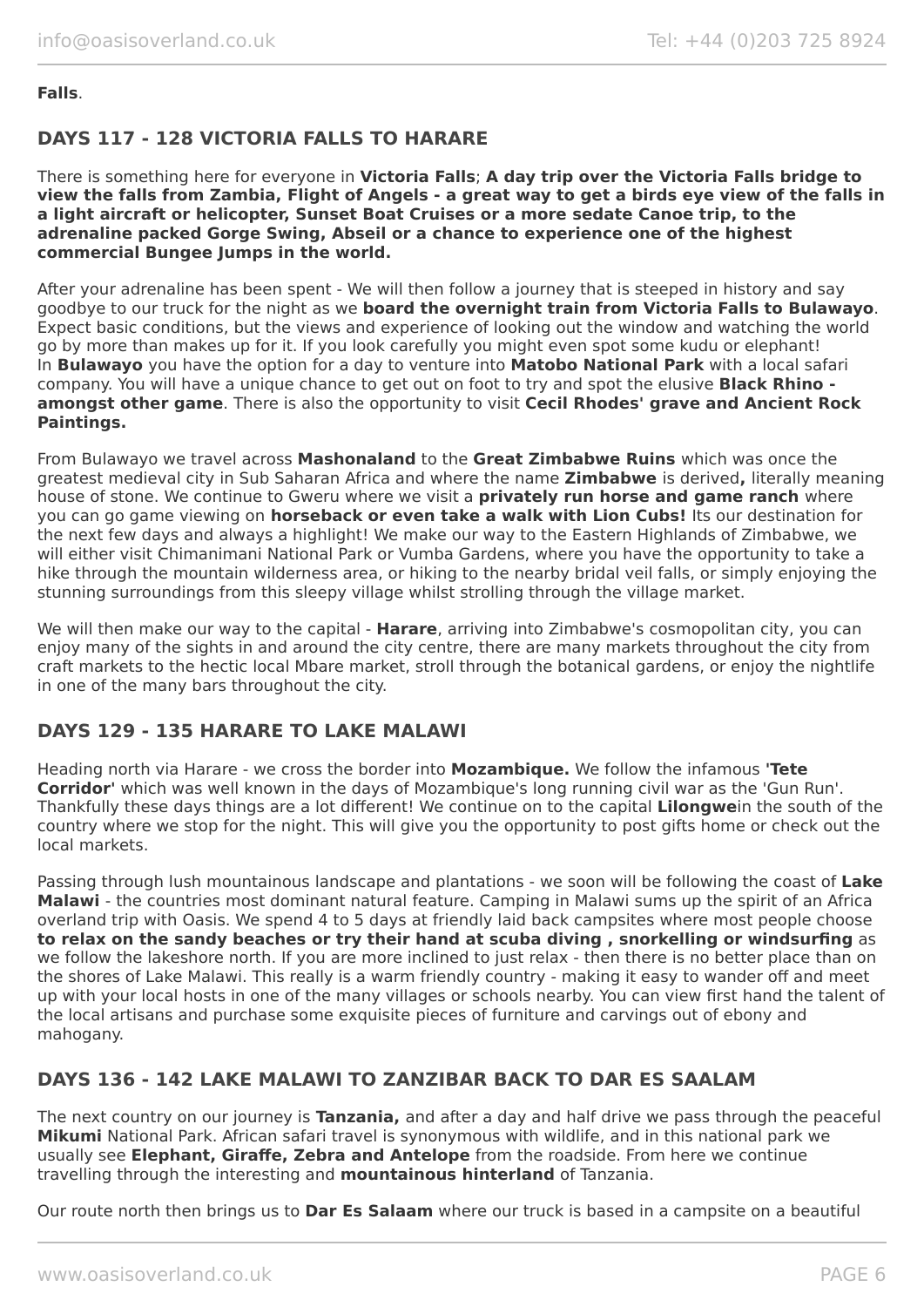**Indian Ocean beach**. From here you will take the ferry out to **Zanzibar Island** for four nights and venture into the narrow bustling streets of **Stone Town** and its famous **spice markets, old slave forts and dungeons**. There is also time to relax on Zanzibar's famous white beaches, scuba dive or snorkel and swim with dolphins- before returning to Dar Es Salaam.

# **DAYS 143 - 150 DAR ES SALAAM TO NAIROBI**

After leaving Dar Es Salaam we pass a number of small towns and villages along the way and, if we are lucky, we may see the towering peak of **Kilimanjaro**. We will stop off at Marangu where you have the opportunity to climb to Kilimanjaro base camp, or take a walk through the lush surroundings passing through coffee plantations, rivers, waterfalls, caves and visiting a local blacksmith. We then continue to Arusha, at our camp on the outskirts of **Arusha** you have the option to use a local African safari travel company to guide us through **Ngorongoro Crater** and **Manyara National Park**. In these parks you will have the opportunity to view the abundant wildlife including **Elephant, Lion, Cheetah, White Rhino, Buffalo, Hippo, Antelope, Crocodile and Pink Flamingos**. From here you can also choose to go into the **Serengeti National Park** for a day where vast herds of wildebeest roam the plains. For those who wish - there is an option to visit a local **Maasai Village** and learn about their culture and way of life.

Making our way to **Kenya** we pass through hot savannah grasslands where acacia trees provide the only shade. Various game, usually **zebra and giraffe** can be seen as we head over the border. Once in the capital **Nairobi,** we stay in a private campsite on the edge of town.

# **DAYS 151 NAIROBI**

Your adventure will finish after breakfast.

There is plenty to see and do in Nairobi - why not get up close to Africa's tallest mammal at Langata Giraffe Centre or visit the David Sheldrick Elephant Orphanage, where Oasis sponsor Kamboyo, an orphaned elephant.

# **ESSENTIAL INFORMATION ABOUT YOUR TRIP**

#### **ARRIVAL & ACCOMMODATION**

**Trip Joining Point:** Big Milly's Backyard - Accra

**Start Time Day 1:** 08:00

**Address:** Kokrobite, Accra North

**Telephone:** +233 249 999 330

**Website:** [bigmilly.com](https://bigmilly.com/)

**Email: [bigmilly2000@hotmail.com](mailto:bigmilly2000@hotmail.com)**

All prices listed are approximate and subject to limited availability.

| <b>Room Type</b> | <b>Price</b> | <b>Description</b> |
|------------------|--------------|--------------------|
| Single with fan  | US\$15.00    | Per Room           |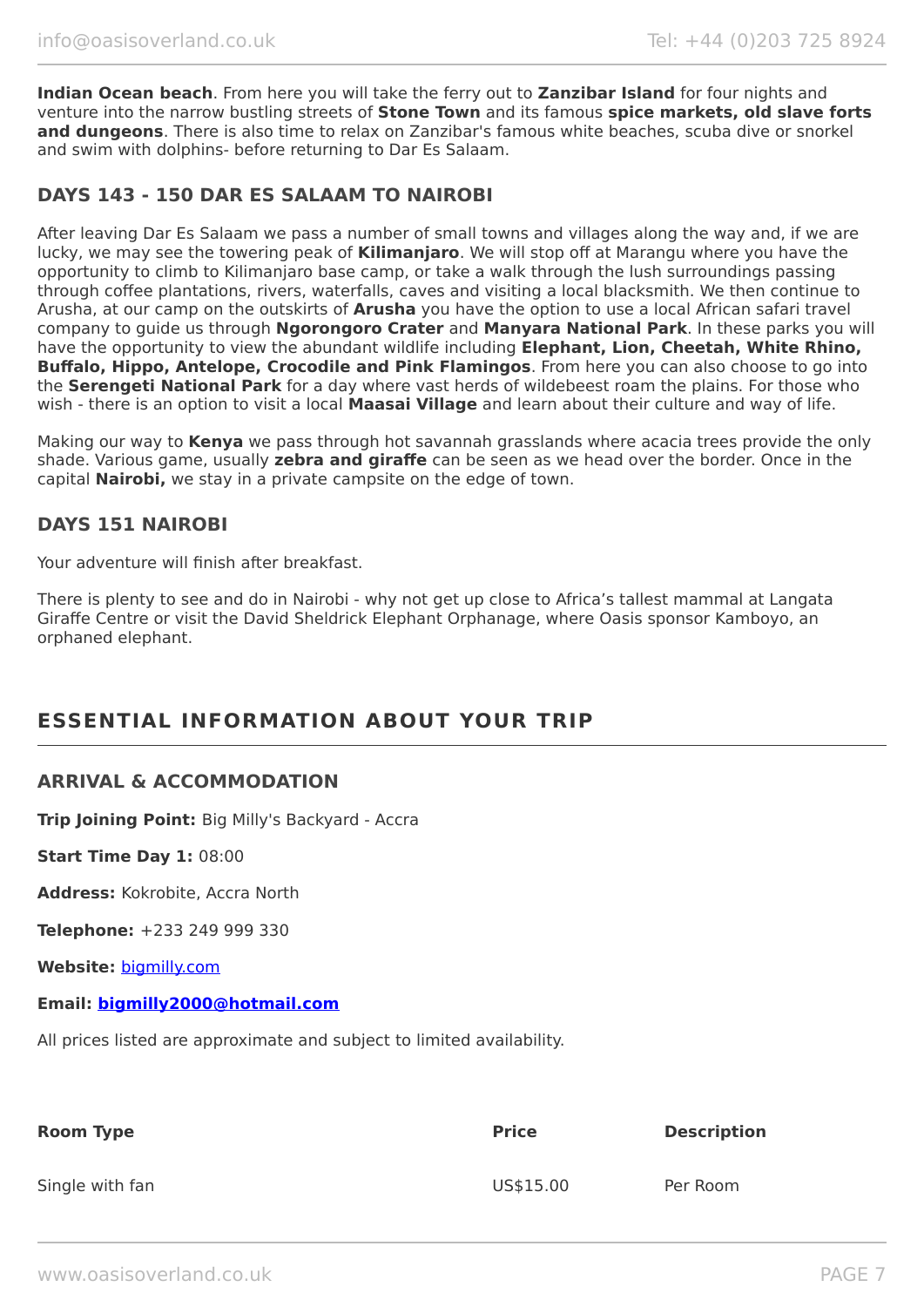| Single en-suite with aircon. | US\$35.00 | Per Room   |
|------------------------------|-----------|------------|
| Dorm                         | US\$10.00 | Per Person |

#### **The trip starts from Big Milly's Backyard at approximately 8am on the morning of Day 1 of your trip.**

Big Milly's Backyard is situated on the beach in Kokrobite fishing village about 15 miles west of Accra and a one hours drive from Kotoka International Airport.

The rooms are clean and bright, all have fans and are beautifully decorated with African art. Big Milly's Backyard features a restaurant, bar, a shared lounge a terrace and garden. It also offers room service.

The accommodation also offers nightclub and a 24-hour front desk. Plus there is free Wi-Fi available in all rooms.

Accra is 18 miles from Big Milly's Backyard, while Dzorwulu is 16.8 miles away. The nearest airport is Kotoka International, 20.5 miles from the accommodation, and the property offers a paid airport shuttle service.

#### **PRE-TRIP ACCOMMODATION:**

Please book this direct with Big Milly's Backyard. Accommodation costs for any additional nights are payable direct to Big Milly's Backyard.

#### **AIRPORT TRANSFERS:**

To get a taxi to/from the city centre will cost you from US\$10 - US\$15.

A taxi from Kotoka International Airport should cost around US\$30 - US\$35 depending on your bargaining skills.

Big Milly's Backyard can arrange for a local taxi to collect you for US\$25 with a friendly driver known to them. You will need to book this directly with them and they will require your flight details. You will find the driver holding up a board with your name on it as you exit customs. The advantage is they know their way home!! And you can pay the following day in any currency. All the money goes to the driver.

### **PRE-DEPARTURE MEETING**

There is no pre-departure meeting before the Trans Africa; we will be sending you further pre-departure information 6 to 8 weeks before departure - including information on local payment, flights to Gibraltar / Malaga (for those starting in the UK), information on insurance and passport pages.

#### **POST TRIP ACCOMMODATION AND AIRPORT TRANSFERS**

Post-trip accommodation can be arranged with your tour leader during the trip or directly with the hotel on arrival. The return airport transfer can be arranged through your hotel / hostel and is not included, it is at your own expense. We regret these services cannot be arranged via the Oasis office before departure.

#### **FLIGHT INFORMATION**

For the Trans Africa **starting in the UK**, Oasis will fly you as a group direct to Gibraltar or Malaga on Day 1, where on arrival you will be met by your Oasis Crew and join the expedition vehicle.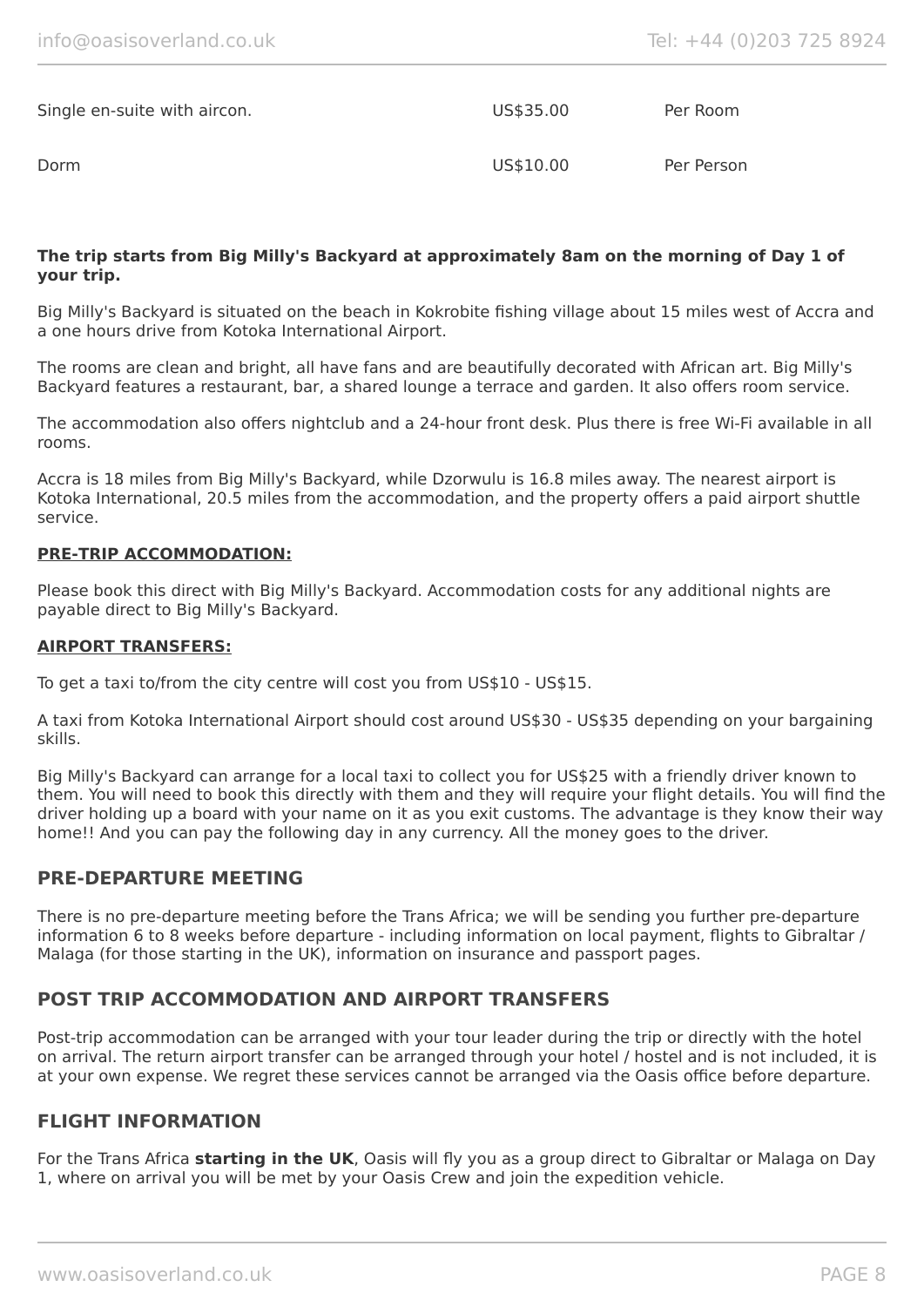For **Accra starters** you need to arrive at your departure city at least the day before your trip begins.

#### **Purchasing return tickets to the UK or onward to India, SE Asia or Australia and New**

**Zealand.** Airlines usually don't issue return tickets 5 or 6 months in advance - it is therefore recommended to purchase these when you arrive in either Cape Town/Nairobi/Cairo. Due to the nature of this expedition, unforeseen delays can be experienced anywhere along the route and we cannot guarantee our arrival dates at the various locations.

#### There are many online flight search engines such

as **[www.skyscanner.net](http://www.dpbolvw.net/click-5720161-10639348)** or **[www.ebookers.co.uk,](http://www.ebookers.co.uk/)** flights can also be booked direct with airline websites or through travel agencies. Please inform us of your flight details through your online account, as airport transfers can be arranged for various trips.

**One way ticket:** If you intend to travel on a one way ticket to meet up with one of our trips, without possessing an onward flight ticket - we recommend that you have a copy of your payment confirmation/ receipt (that you will be sent at time of your balance payment) available at immigration to assist easy entry.

**Departure Taxes**: Please check with your Travel Agent or Airline if your flight ticket already includes a departure tax payment out of the country. If it does not - please budget for approx US\$30 to \$70 USD - to be paid in US\$ only.

# **PASSPORTS**

Your passport must be valid for at least 6 months **AFTER** your trip finishes. This is a general requirement for all of the countries we travel to on our trips.

If you have dual nationality you can only use one passport for the entire trip. It is your responsibility to ensure you have all the relevant visas you require.

Please bring 10 photocopies of your passport details to give to your tour leader.

#### **Number of blank pages required for the trip, please use this as an approximate guide:**

- UK to Cape Town 32 blank pages
- UK to Nairobi 39 blank pages
- UK to Cairo 45 blank pages

You will be required to bring passport photos with you in order to obtain visas on route. We recommend 18 passport photos for UK - Ghana, 36 passport photos for UK to Cape Town/Nairobi and 40 passport photos for UK to Cairo. Passport photo's will need to be on a white background.

If there are any stamps in your passport linking you with an entry or visit to Israel (this could include border/immigration stamps from other countries bordering Israel), you will need to replace your passport.

**Second / Concurrent Passport** - An option for some nationalities, is to apply for a second or concurrent passport. This means a second valid passport of the same nationality in addition to your current one. Travelling with two valid passports for your 40 week expedition can benefit you and help to obtain visas more speedily, for instance in having one passport to send home to obtain a visa whilst travelling on the second one. Your government in your home country that issues your passports will ask for a letter detailing 'why' you need an extra passport. Please email **africa@oasisoverland.co.uk** if you wish to apply for a second passport.

# **VISAS**

The information below is to be used only as a guide and may change without prior notice. It is advisable to contact the relevant embassy in plenty of time before the trip departs to check the current visa requirements. It is **your responsibility** to ensure you have all the relevant visas you require**.**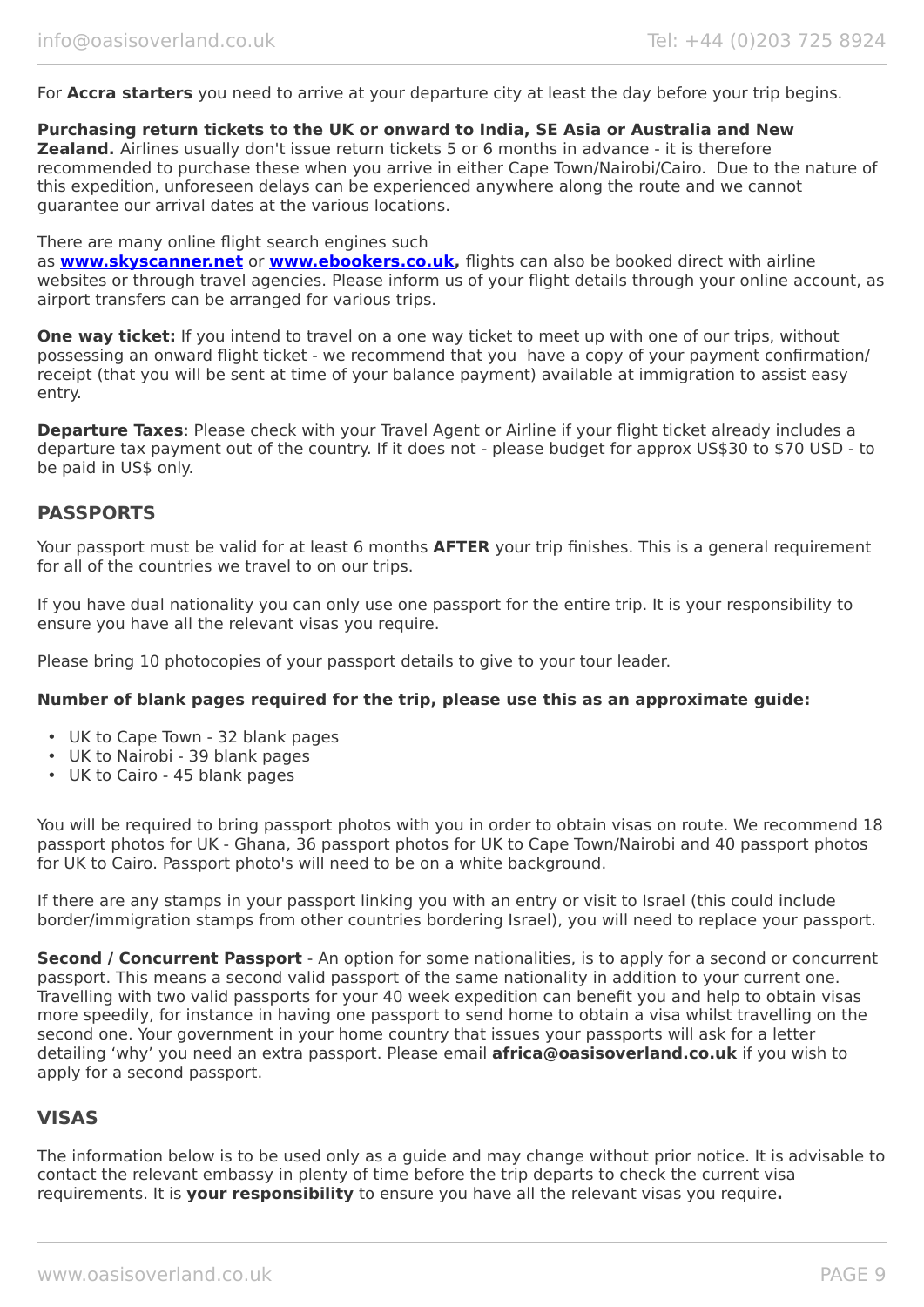#### **Visas must be paid for in \$ USD or € Euro's CASH ONLY, depending on the currency listed in the information below.**

| <b>Country</b>        | <b>British</b> | <b>Irish</b> | <b>Aust</b> | <b>NZ</b> | S. Africa | <b>USA</b> | <b>Canadian</b> |
|-----------------------|----------------|--------------|-------------|-----------|-----------|------------|-----------------|
| <b>Spain(Shengen)</b> | N/A            | N/A          | N/A         | N/A       | Required  | N/A        | N/A             |
| <b>Morocco</b>        | Free           | Free         | Free        | Free      | Required  | Free       | Free            |
| <b>Mauritania</b>     | €55            | €55          | €55         | €55       | €55       | €55        | €55             |
| <b>Senegal</b>        | Free           | Free         | Free        | Free      | Free      | Free       | Free            |
| <b>The Gambia</b>     | Free           | Free         | Free        | Free      | Required  | US\$100    | US\$100         |
| <b>Guinea Bissau</b>  | US\$50         | US\$50       | US\$50      | US\$50    | US\$50    | US\$50     | US\$50          |
| <b>Guinea</b>         | US\$110        | US\$110      | US\$110     | US\$110   | US\$110   | US\$140    | US\$110         |
| <b>Sierra Leone</b>   | US\$80         | US\$80       | US\$80      | US\$80    | US\$80    | US\$80     | US\$80          |
| <b>Liberia</b>        | US\$150        | US\$150      | US\$150     | US\$150   | US\$150   | US\$150    | US\$150         |
| <b>Cote d'Ivoire</b>  | €58            | €58          | €58         | €58       | €58       | €58        | €58             |
| Ghana                 | €90            | €90          | €90         | €90       | €90       | €90        | €90             |
| <b>Togo</b>           | €55            | €55          | €55         | €55       | €55       | €55        | €55             |
| <b>Benin</b>          | €36            | €36          | €36         | €36       | €36       | €36        | €36             |
| <b>Nigeria</b>        | €180           | €75          | €75         | €75       | €75       | €180       | €115            |
| <b>Cameroon</b>       | €150           | €150         | €150        | €150      | €150      | €150       | €150            |
| Gabon                 | €100           | €100         | €100        | €100      | €100      | €100       | €100            |
| <b>Rep. Congo</b>     | €138           | €138         | €138        | €138      | €138      | €138       | €138            |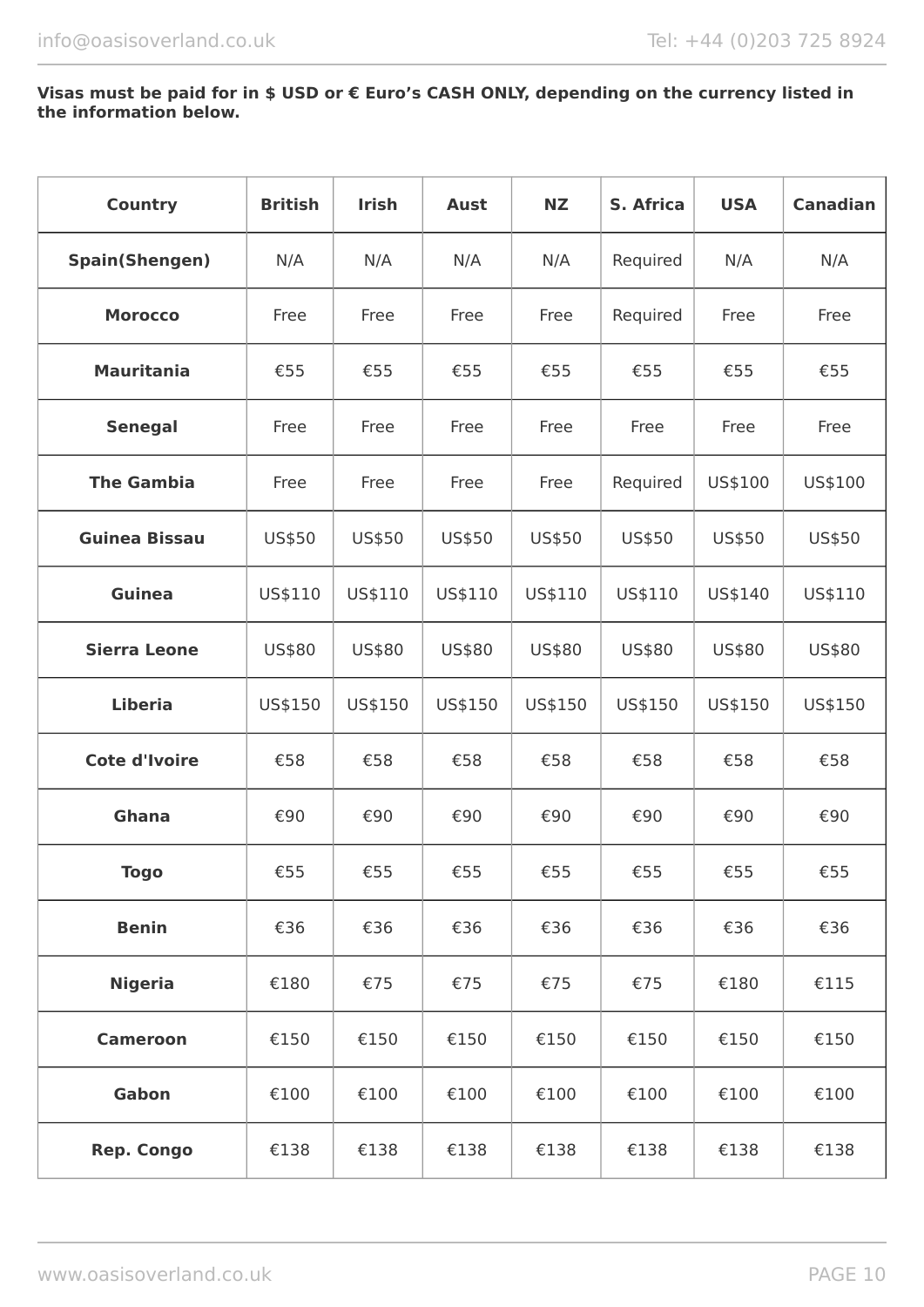| Dem. Rep. Congo         | US\$250 | US\$250 | US\$250 | US\$250 | US\$250 | US\$250 | US\$250 |
|-------------------------|---------|---------|---------|---------|---------|---------|---------|
| <b>Angola</b>           | US\$150 | US\$150 | US\$150 | US\$150 | US\$150 | US\$150 | US\$150 |
| <b>Namibia</b>          | Free    | Free    | Free    | Free    | Free    | Free    | Free    |
| <b>South Africa</b>     | Free    | Free    | Free    | E-visa  | Free    | Free    | Free    |
| <b>Lesotho</b>          | Free    | Fee     | Free    | Free    | Free    | Free    | Free    |
| <b>Botswana</b>         | Free    | Free    | Free    | Free    | Free    | Free    | Free    |
| <b>Zimbabwe</b>         | US\$55  | US\$55  | US\$30  | US\$30  | Free    | US\$30  | US\$75  |
| <b>Mozambique</b>       | US\$85  | US\$85  | US\$85  | US\$85  | US\$85  | US\$85  | US\$85  |
| <b>Malawi</b>           | US\$75  | US\$75  | US\$75  | US\$75  | Free    | US\$75  | US\$75  |
| <b>Tanzania</b>         | US\$50  | US\$50  | US\$50  | US\$50  | US\$50  | US\$100 | US\$50  |
| <b>East Africa Visa</b> | US\$100 | US\$100 | US\$100 | US\$100 | US\$100 | US\$100 | US\$100 |
| <b>Ethiopia</b>         | US\$60  | US\$60  | US\$60  | US\$60  | US\$60  | US\$70  | US\$60  |
| <b>Sudan</b>            | US\$138 | US\$138 | US\$138 | US\$138 | US\$138 | US\$238 | US\$138 |
| <b>Egypt</b>            | US\$30  | US\$30  | US\$30  | US\$30  | Free    | US\$30  | US\$30  |

For more information on other nationalities & visas checkout **[www.projectvisa.com](http://www.projectvisa.com/)**

**Please Note**: Your Tour Leader will collect a £20 visa kitty per person at the beginning of the trip - which goes towards paying for taxis, photocopies, faxes, communication etc - when applying for a majority of visas as a group. Your Tour Leader will keep a separate account of expenses incurred and will inform the group of any surplus funds remaining at the end of the trip - or any extra that is required.

#### **Kenya**

Passport Holders from UK, Ireland, Australia, New Zealand, USA, Canada and most EU countries will require an e-visa to enter Kenya **which must be obtained in advance of travel**.

Passport Holders from other countries, will need to check the current visa requirements with the relevant consulate, and whether you need to obtain the visa in advance.

#### **East African Visa - (relevant to Grand Adventurer, Apes & Lakes, Gorillas & Gameparks,**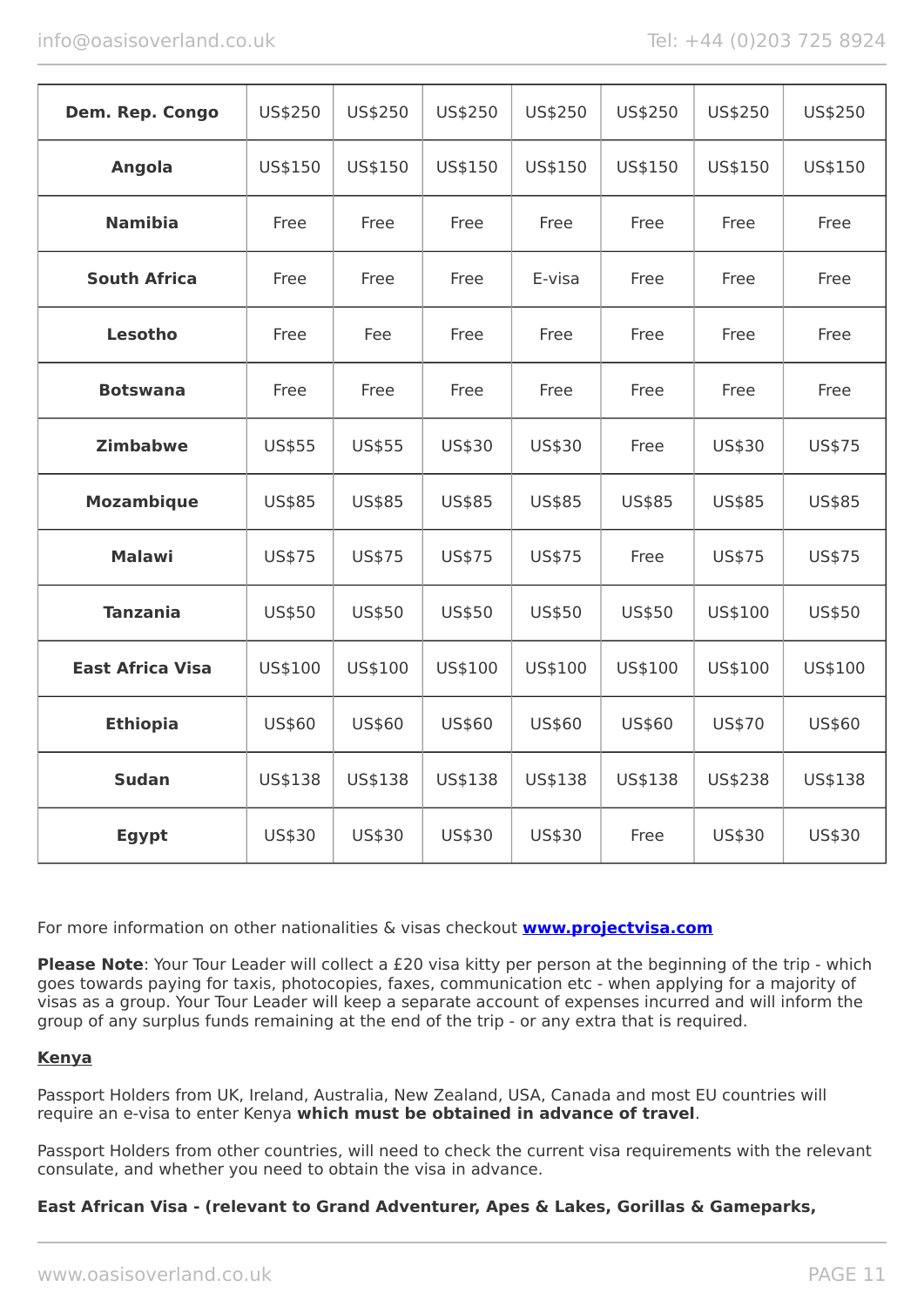**Nairobi to Kigali and the Nile Trans (Nairobi to Cairo 9 weeks))** - This covers you for entry into Kenya, Uganda and Rwanda and **is obtained as an e-visa in advance of travel**. You can apply via any of the three country websites, though the Kenya authorities and [government visa website](https://evisa.go.ke/evisa.html) seem to provide the most efficient and quickest process. Once you leave the three countries your visa will expire, so if your itinerary will for example be re-entering Kenya again later please be aware that you may have to apply for and pay for a 2nd Kenyan visa in enough time before you are due to enter the country. .

**Kenyan Visa** - **(relevant to Coast to Coast, Savanna Dawn and Gameparks & Zanzibar trips**) Kenya has introduced electronic visa applications. Travellers need to apply via [https://evisa.go.ke/](https://evisa.go.ke/evisa.html) [evisa.html](https://evisa.go.ke/evisa.html). This can take up to 7 days so ensure you plan in advance. You will need to print a copy of your visa to present to immigration at your point of entry into Kenya. You may be denied boarding of your flight to Kenya, or denied entry to Kenya if you do not have your printed copy of your e-visa with you.

If you are travelling on the **Trans Africa or Nile Trans expeditions** you will apply for the East Africa visa online while on the trip. Your tour leader will liaise with you about this.

#### **Angola**

All Nationalities require a visa for Angola. We will obtain this visa whilst on the trip. Approximate cost \$150 USD.

You will need to bring 3 recent colour passport photos with a white background along with you to apply for the visa.

#### **Benin**

All Nationalities require a visa for Benin. We will obtain this visa whilst on the trip. Approximate cost €36 Euro's.

You will need to bring 3 recent colour passport photos with a white background along with you to apply for the visa.

#### **Botswana**

Passport Holders from UK, Ireland, Australia, New Zealand, USA, Canada, South Africa and most EU countries will not require a visa to enter Botswana.

Passport Holders from other countries, will need to check the current visa requirements with the relevant consulate, and whether you need to obtain the visa in advance.

#### **Cameroon**

All Nationalities require a visa for Cameroon. We will obtain this visa whilst on the trip. Approximate cost €110 Euro's.

You will need to bring 3 recent colour passport photos with a white background along with you to apply for the visa.

#### **Congo**

All Nationalities require a visa for Congo. We will obtain this visa whilst on the trip. Approximate cost €115 Euro's.

You will need to bring 2 recent colour passport photos with a white background along with you to apply for the visa.

#### **Democratic Republic of Congo**

All Nationalities require a visa for Democratic Republic of Congo. We will obtain this visa whilst on the trip. Approximate cost \$250 USD.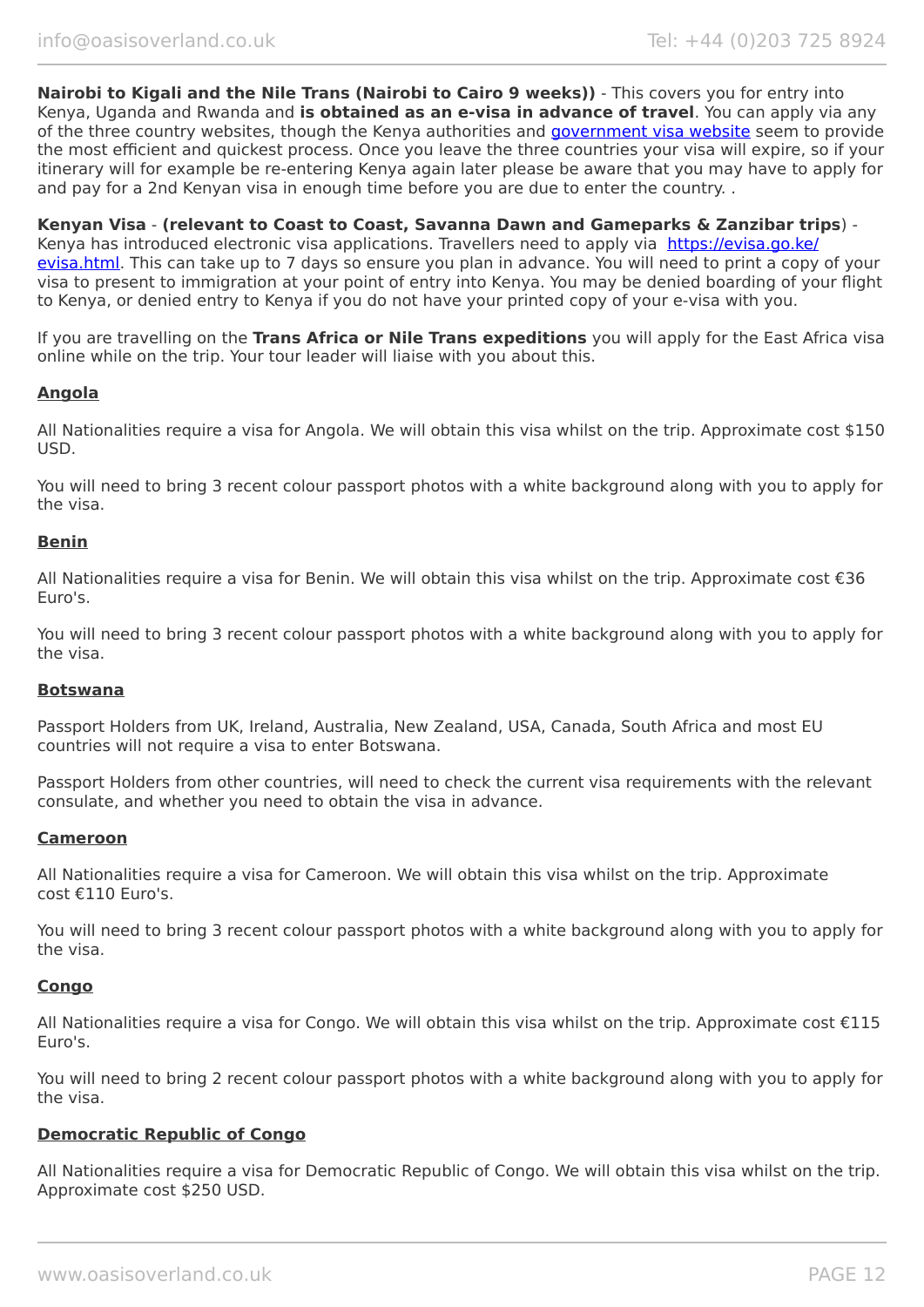You will need to bring 3 recent colour passport photos with a white background along with you to apply for the visa.

#### **Gabon**

All Nationalities require a visa for Gabon. We will obtain this visa whilst on the trip. Approximate cost €100 Euro's.

You will need to bring 3 recent colour passport photos with a white background along with you to apply for the visa.

#### **Ghana**

All nationalities must obtain a Ghanaian visa in advance, before joining the Oasis trip. You will need to apply for this visa in your country of residence, so please allow time for your visa process before your trip commences.

Details for the visa process and application will be emailed to you a few months before your trip departs. Cost will depend on the embassy in your home country.

#### **Lesotho**

Passport Holders from UK, Ireland, Australia, New Zealand, USA, Canada and most EU countries will not require a visa to enter Lesotho.

New Zealand passport holders will need to make sure that they obtain a multiple entry visa for South Africa as you will be entering and exiting Lesotho from South Africa.

Passport Holders from other countries, will need to check the current visa requirements with the relevant consulate, and whether you need to obtain the visa in advance.

#### **Malawi**

Passport Holders from UK, Ireland, Australia, New Zealand, USA, Canada and most EU countries will require a visa to enter Malawi. Malawi has started offering an e-visa scheme and all Malawi visas should **now be obtained in advance of arrival** rather than at the border. Most nationalities can obtain their evisa online via the [Malawi government website.](https://www.evisa.gov.mw/) The price for most nationalities is 50 USD, and the process should take 5 working days (though we recommend allowing more). South African passport holders do not need a visa.

Passport Holders from other countries, will need to check the current visa requirements with the relevant consulate, and whether you need to obtain the visa in advance.

#### **Mozambique**

Passport Holders from UK, Ireland, Australia, New Zealand, USA, Canada and most EU countries will require a visa to enter Mozambique. We will obtain this visa whilst on the trip at the border on arrival. Approximate cost \$75 USD. You will need to bring 3 recent colour passport photos along with you to apply for the visa. South African passport holders are Free of charge.

Passport Holders from other countries, will need to check the current visa requirements with the relevant consulate, and whether you need to obtain the visa in advance.

#### **Namibia**

Passport Holders from UK, Ireland, Australia, New Zealand, USA, Canada, South Africa and most EU countries will not require a visa to enter Namibia.

Passport Holders from other countries, will need to check the current visa requirements with the relevant consulate, and whether you need to obtain the visa in advance.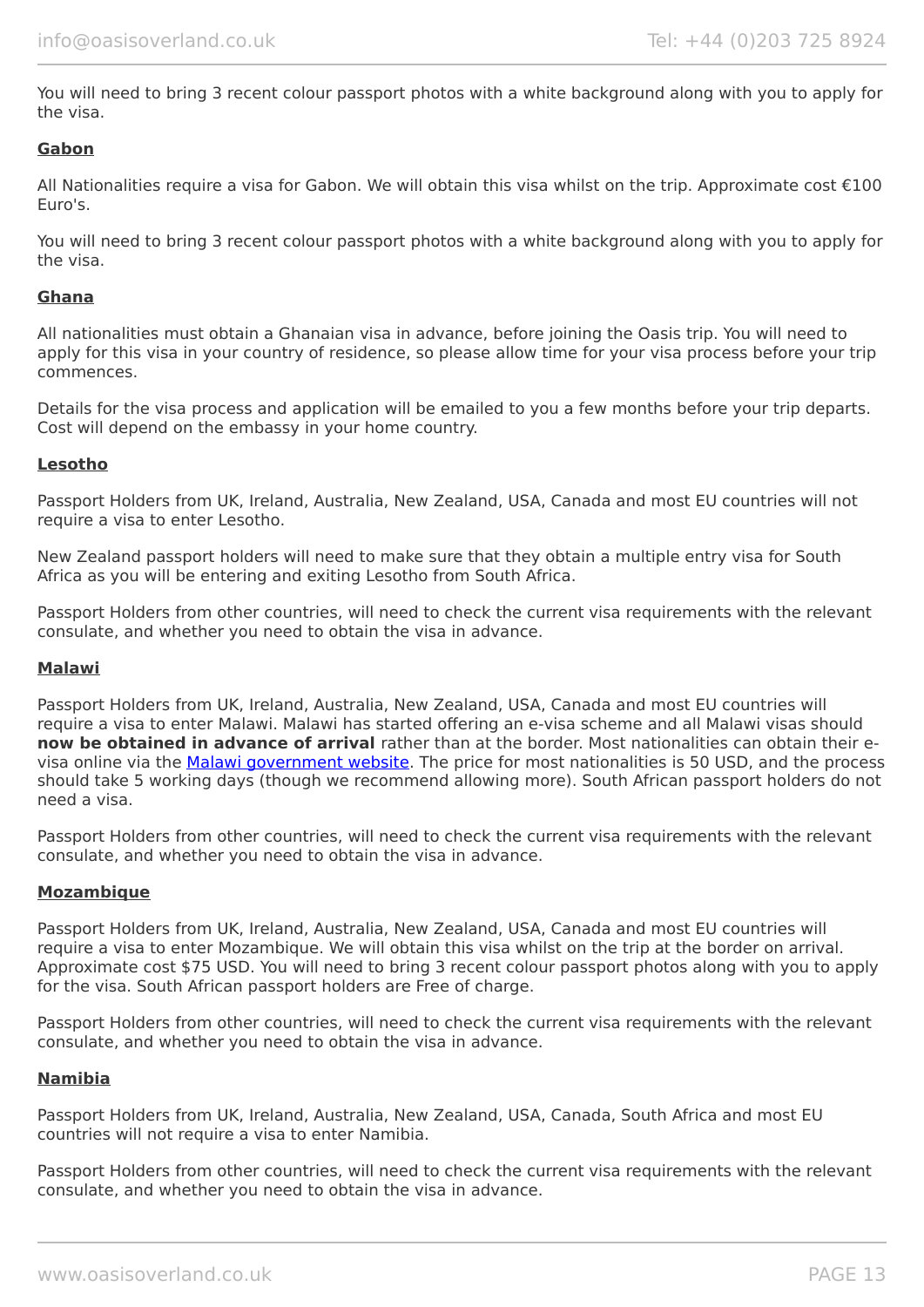#### **Nigeria**

All nationalities must obtain a Nigerian visa in advance, before joining the Oasis trip. You will need to apply for this visa in your country of residence, so please allow time for your visa process before your trip commences. Details for the visa process and application will be emailed to you a few months before your trip departs. Cost will depend on the embassy in your home country.

#### **South Africa**

Passport Holders from UK, Ireland, Australia, USA, Canada and most EU countries will not require a visa to enter South Africa.

New Zealand passport holders require a visa in advance to enter South Africa. This needs to be obtained through a South African embassy or consulate in your home country, before beginning the trip. Please contact your nearest High Commission to find out more.

Passport Holders from other countries, will need to check the current visa requirements with the relevant consulate, and whether you need to obtain the visa in advance.

#### **Tanzania**

Passport Holders from UK, Ireland, Australia, New Zealand, Canada and most EU countries will require a visa to enter Tanzania. The approximate cost is \$50 USD. Passport holders from the USA can also obtain their visa on arrival and the approximate cost is \$100 USD. South African passport holders are Free of charge.

Passport Holders from other countries, will need to check the current visa requirements with the relevant consulate, and whether you need to obtain the visa in advance.

For those travelling on the Grand Adventurer, Apes & Lakes and Gorillas, Gameparks & Zanzibar trip, the Tanzanian visa is a Single entry visa which allows you to travel to one neighbouring country (Kenya) and still remain valid. As your trip travels into Tanzania from Rwanda then into Kenya (Nairobi) and back into Tanzania you will be able to use the single entry visa.

#### **Togo**

All Nationalities require a visa for Togo. We will obtain this visa whilst on the trip. Approximate cost €55 Euro's.

You will need to bring 2 recent colour passport photos with a white background along with you to apply for the visa.

#### **Zimbabwe**

Passport Holders from UK, Ireland, Australia, New Zealand, USA, Canada and most EU countries will require a visa to enter Zimbabwe. We will obtain this visa whilst on the trip at the border on arrival, a visa can also be obtained at the airport on arrival into Harare and Victoria Falls. Approximate cost for Australian, USA and New Zealand Passport Holders is \$30 USD, British and Irish passport holders \$55 USD and Canadian \$75 USD for a Single entry visa. South African passport holders are Free of charge.

If you are planning on going over to the Zambian side of Victoria Falls from Zimbabwe you will need to obtain a double entry visa for Zimbabwe so that you can return back to Zimbabwe after your day trip. Approximate cost for Australian, USA and New Zealand Passport Holders is \$45 USD, and British passport holders \$70 USD.

Canadians & Irish passport holders are unable to obtain a double entry Zimbabwe visa.

The visa into Zambia is called a Day Tripper visa and is available at the border and only valid for stays of less than 24 hours. The approximate cost is \$20 USD.

For those **joining in Victoria Falls** a UNI-Visa is available at the airport on arrival, which is a multiple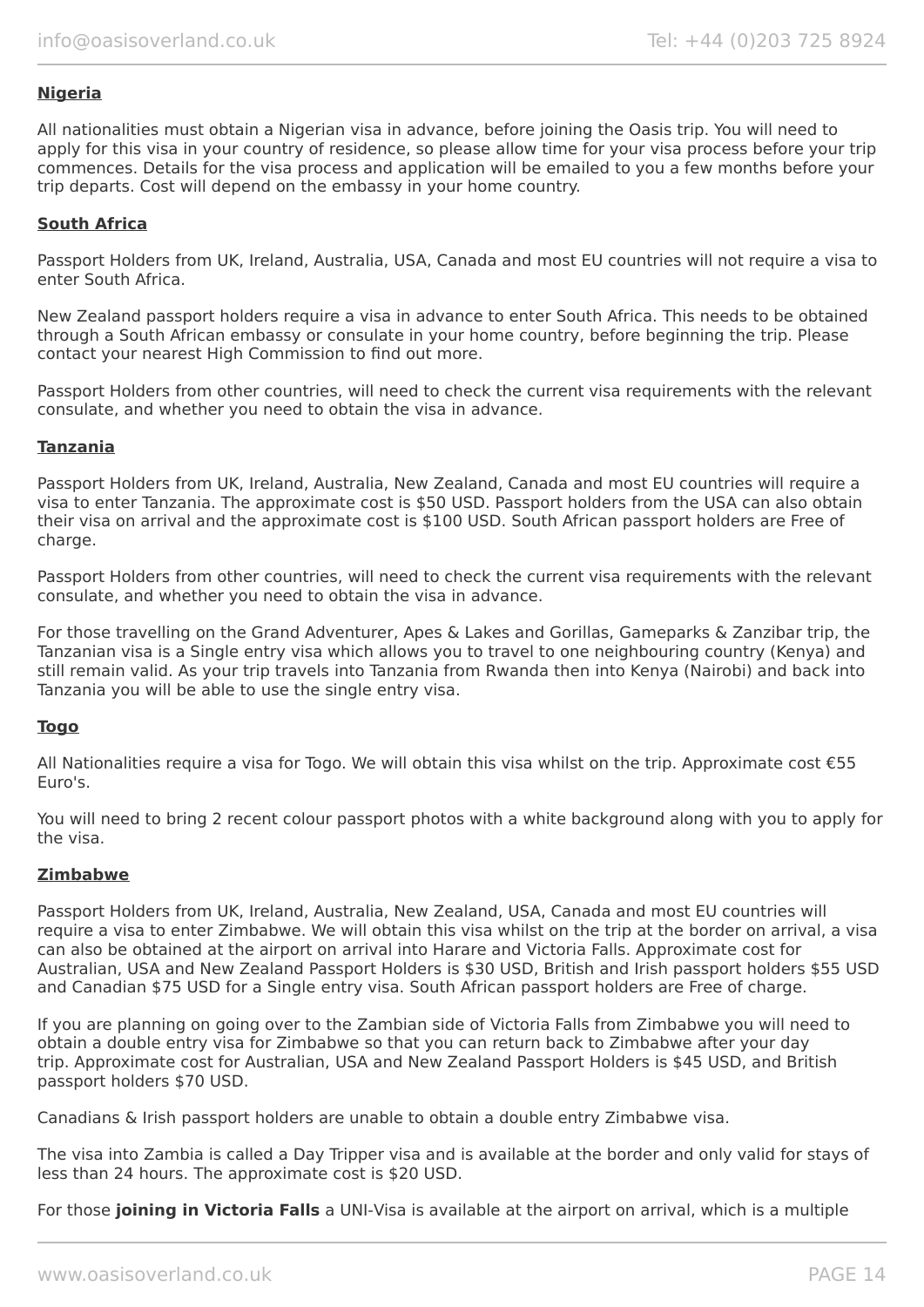#### entry visa between Zimbabwe and Zambia and costs approximately \$50 USD.

Passport Holders from other countries, will need to check the current visa requirements with the relevant consulate, and whether you need to obtain the visa in advance.

# **VACCINATIONS AND HEALTH**

It is possible that you may require some vaccinations for your trip, depending on the areas that you are visiting. As we are not medically trained, we are unable to give detailed advice on vaccination requirements, so please use the information below as a guide only. We have worked closely with **Nomad Travel Clinics** for many years and they offer Oasis travellers a **10% discount** on vaccinations, antimalarial drugs, first aid items, clothing and equipment, just enter discount code OASIS1000 at **[Nomad](http://www.nomadtravel.co.uk/) [Travel](http://www.nomadtravel.co.uk/)**. Alternatively you can check out the **[fit for travel website](https://www.fitfortravel.nhs.uk/home)** for more travel health information or consult a reputable travel clinic or your GP for information and advice. We suggest that you allow at least 8 weeks to get all your vaccinations.

**Yellow Fever** - Being vaccinated against Yellow Fever and having a valid certificate and a photocopy is deemed compulsory in nearly all the countries we visit in Africa, especially at certain borders and are needed if you are entering from an infected country. You can view a list of countries requiring a certificate through the **[World Health organisation](http://www.who.int/ith/ITH_country_list.pdf)**.

**Rabies** - Vaccinations are regularly advised for all countries that we travel through in Africa - especially if time and money are not a deterrent.

**Malaria** - In some of the areas we visit there is a risk of contracting Malaria. You must be aware that whatever malaria prophylactics you are taking, they only offer partial protection. They must be coupled with your own physical efforts against being bitten - which is the best prevention. Malaria-carrying mosquitoes come out at sunset so from this time you should wear long sleeves and trousers. Exposed skin, especially ankles, should have insect repellent containing 'Deet' applied to them. Your crew will advise on where the worst affected areas are on the trip. There are a number of prophylactic malaria treatments on the market & requirements change. It is also wise to take a sample of whichever prophylactic you choose, a few weeks before you leave. This way you may determine early on if you have any adverse reactions so you can change the regimen if necessary. Please consult a reputable travel clinic or GP for advice. For more information visit **[www.nomadtravel.co.uk](http://www.nomadtravel.co.uk/)** or **[www.fitfortravel.scot.nhs.uk](http://www.fitfortravel.scot.nhs.uk/)**

**Dengue** - Unlike the malaria mosquito, which bites at night, the dengue carrying mosquito bites during the day. Some areas we travel to do have occasional outbreaks & it is therefore advised that you take care not to be bitten during the day as well as at night. There is no vaccine available.

**Health** - To join our trips you should be in good general health. Your medical insurance company must be told if you have any pre-existing medical condition / allergy or if you are on any regular medication, otherwise you may not be covered under your policies for these. Our crew will need to know of any medication or conditions you may have. For general health advice log onto **[www.nathnac.org/travel/](http://www.nathnac.org/travel/)**.

#### **TRAVEL INSURANCE**

It is a compulsory requirement that you have adequate travel insurance before you join any Oasis Trip & at the very least are insured for all necessary medical & repatriation costs incurred.

You will be asked to provide the following details in **My [Oasis Account](https://oasisportal.eecsoftware.com/)** if you have not already done so: travel insurance name, insurance policy number & insurance emergency telephone number. You will also be required to give a copy of your policy with this information to your Tour Leader on arrival with confirmation that the policy duration is sufficient to cover you for the entire duration of your trip. It is also wise to leave a copy of your insurance policy with a friend or relative for safe keeping.

We believe that your safety and holiday enjoyment are very important. It is a mistake to think that "it will never happen to me". It is also very important that you are covered for all the activities that you may wish to undertake while on our trip. It is extremely important that you check the full extent of your cover related to 24 hour Medical Emergency Assistance. In the event of you needing medical treatment you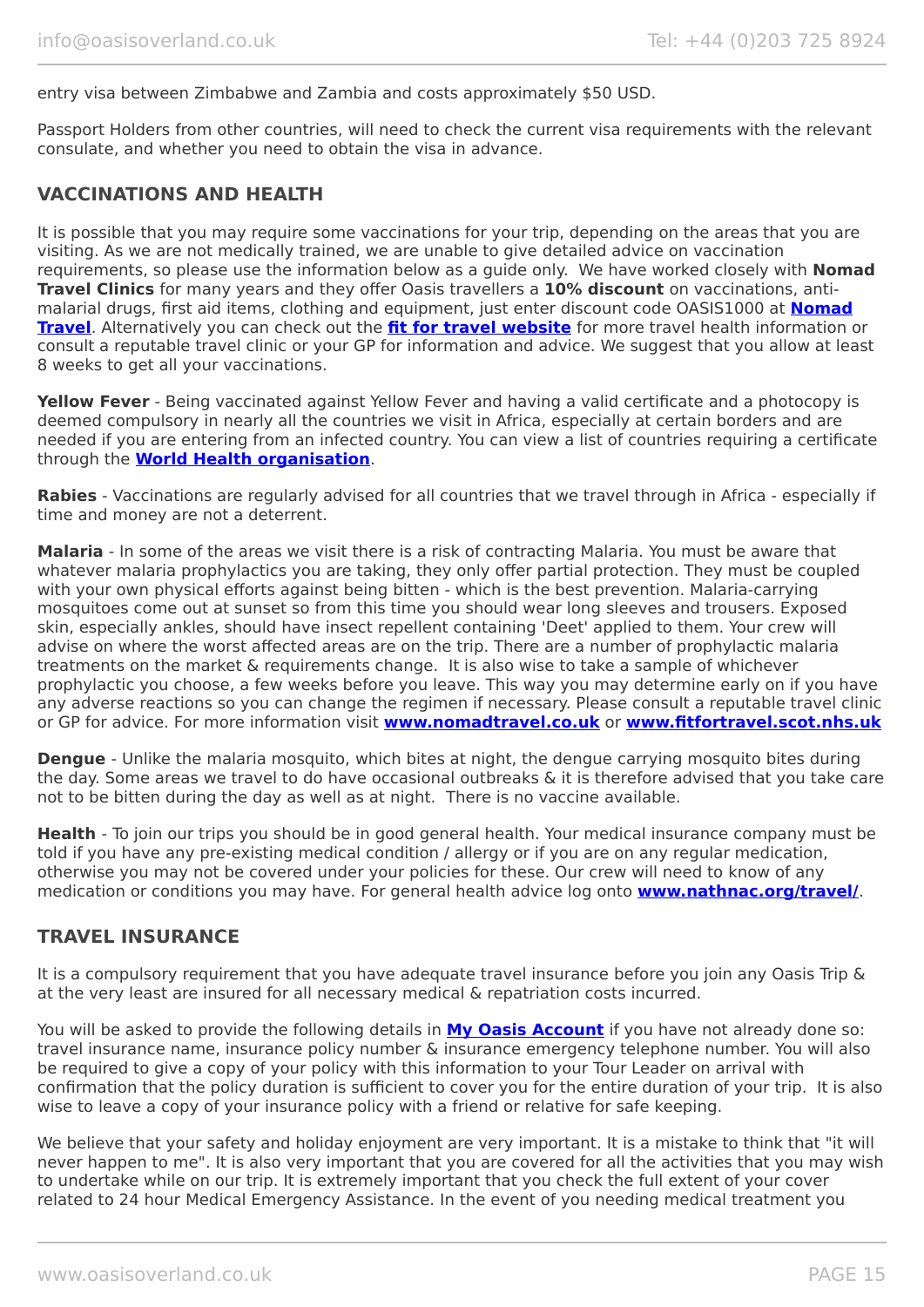want to know that you have the best cover available to you. Your policy should include adequate Medical Emergency and Repatriation cover as well as Cancellation, Baggage and Personal Liability cover. You need to be aware of EXACTLY what activities your policy covers you for. Please note that skiing is not usually covered in most insurance policies.

We offer tailor made Overland Adventure Travel Insurance that covers most of the adventure and sporting activities on our trips.

For further information on the insurance we offer, the activities covered and costs, check out the **[Travel](https://www.oasisoverland.co.uk/travel-insurance) [Insurance](https://www.oasisoverland.co.uk/travel-insurance)** section of our website. You can purchase our insurance by logging into **[My Oasis Account](https://oasisportal.eecsoftware.com/)** and click 'Buy Insurance' or through the following **[link](https://www.campbellirvinedirect.com/oasisoverland/)**.

# **MONEY, BUDGETS AND LP**

#### **Local Payment (LP)**

**LP** is part of your overall trip payment and is the most cost effective and practical way to get hard currency to Africa to pay for a variety of your day to day local costs (i.e. all meals prepared by the group - 3 per day whilst travelling and 2 whilst in towns, campsite fees, wood, gas, and certain activities listed in the brochure) which cannot be pre-paid from the UK.

**Please note:** CASH ONLY is accepted and needs to be in - \$US Dollars, or a combination of \$US Dollars and Euros (as explained below). Please make sure that all your notes are in good condition. Old, torn or marked notes are often refused by the banks and we will therefore be unable to accept them either. Larger denomination notes are preferable for your Local payment. Please make sure that \$US Dollars are dated post 2013 and do not have a serial number starting with CB. Scottish Pounds are not accepted. In general the Local Payment breakdown is as below, a precise break down will be emailed in more detail 4 to 6 weeks prior to departure.

- **UK to Accra -** 50% \$US Dollars plus 50% Euros
- **UK to Cape Town -** 50% \$US Dollars plus 50% Euros
- **UK to Nairobi -** 75% \$US Dollars plus 25% Euros
- **UK to Cairo -** 80% \$US Dollars plus 20% Euros

#### **How to bring your currency**

Past Oasis travellers have fed back that they have felt, as a general rule it is best to bring your money as **a combination of US\$ cash and Euros cash**. It will depend on the exchange rate at the time of your trip as to which currency is better, but Euros are increasingly becoming the preferred currency in many West African nations, whilst US\$ Dollars are widely accepted from Angola all the way to Cairo. Great British pounds are also accepted in Southern Africa, and some East African countries, as well as Egypt.

Credit / Debit and Pre-paid travel currency cards are also an option if you are concerned about bringing all your money in cash - BUT DEFINITELY BRING AT LEAST 60% of your money in cash. Some travellers worry about carrying so much cash with them, however all Oasis Overland trucks are equipped with an on board safe for the security of your money and passport.

We also advise to bring £50 worth of SA Rand in Cash, as this may be needed if we arrive into Namibia or South Africa on a weekend & the banks/ATMs are closed (only if you are travelling to these countries).

US dollars dated pre-2013 are not widely accepted in Africa so please ensure your notes are dated 2013 onward & Scottish pounds are also not accepted. The rate of exchange for small denomination \$US bills are usually slightly less than larger bills, but it is still advisable to bring an assortment of both as some activities and operators will not have the facility to give large amounts of change.

#### **Spending Money**

For personal spending money budget on approximately £300 per month (from Morocco to Angola) and £100 to £145 per week (from Namibia to Egypt) to cover you for some meals out, drinks, communications, souvenirs and other general spending**.**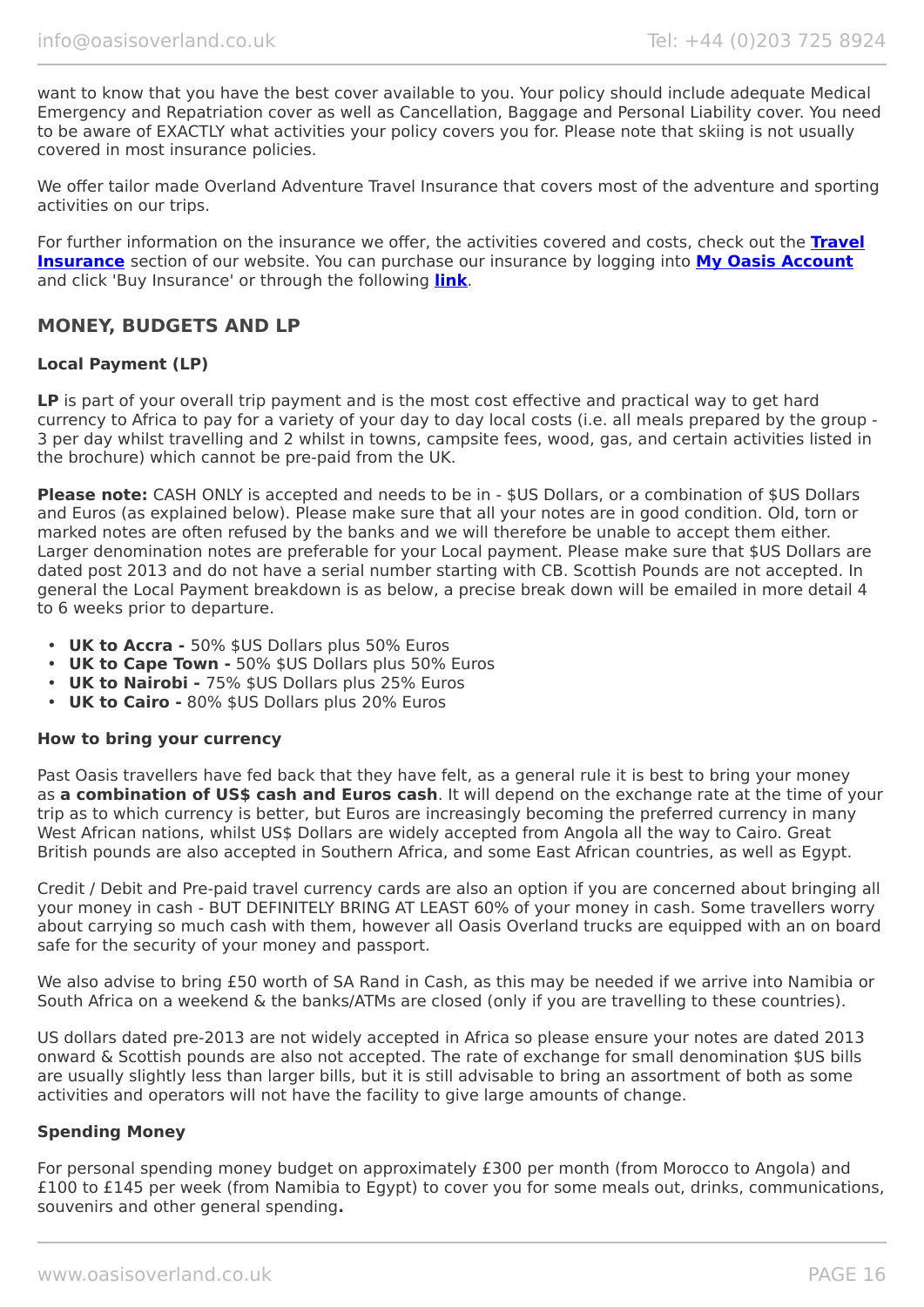#### **We recommend the following to be used as a guide - including a few days layover in Cape Town:**

- UK to Cape Town approx £1500
- UK to Nairobi approx £2800
- UK to Cairo approx £4000

The recommendation above is worked out on the assumption that you will be fairly budget-conscious. Remember, however, there are also other costs to bear in mind such as drinks and snacks, post trip hotel and food costs, optional side trips, your time in Cape Town, email & communications, souvenirs and other general spending. This is an estimated figure as personal spending habits and budgets differ greatly from person to person. **Budget on optional activities and visa costs separately (see visa section above & optional excursions page) and allow extra for your Local Payment contribution.**

IMPORTANT: Contingency Fund - It is important to bear in mind that should it not be possible to enter a certain country due to safety concerns, visa problems or political turmoil etc, and it becomes necessary to fly over a country in order to continue a trip, that all your costs for flights will be borne by you and not Oasis.

#### **Changing money**

Your crew will advise you where & when you can change money & with what means. It is also a good idea to have a small CASH emergency fund, to allow for the unexpected.

#### **Credit & Debit Cards**

If you are intending using your credit or debit card, we suggest taking more than one card with you as you may find that your card is not accepted in the first ATM you try. Visa and Maestro cards are best. **We do not recommend using MasterCard based cards in Africa as they have very limited access through large parts of Africa.** Please note that usually you will be given local currency and NOT US\$ or £GB. We recommend that you inform your bank that you will be using your card abroad to avoid it being blocked. Please see the optional excursions page for activities that can be paid for using a Credit or Debit Card. Commission rates vary between 2-8%.

#### **Pre-Paid Travel Currency Cards**

These cards are similar to normal Credit and Debit cards but they can be pre loaded with cash before you travel with a set amount allowing you to withdraw this cash using the card at normal ATMs. It is a more secure way to access cash on your trip, but again do not rely on these as your sole means of funds on a trip - (please refer to the ATM section). Several banks and companies now offer these cards, but be sure to look into the rates for withdrawing cash when making your decision. When using these cards abroad you will use them to withdraw the local currency from an ATM and not the currency that you loaded onto the card.

#### **ATMs**

These are available in most major cities along our route and allow you to withdraw local currency only. We discourage you from relying on your ATM card as a primary source of funds in case it is lost/stolen/ swallowed, or the machine isn't working. In some destinations we probably won't even see a bank or ATM for days on end. Even where do find them, they cannot always be relied upon - things change, and ATMs don't always work! Besides memorising your PIN, it is also important to be aware of your daily withdrawal limit and bank withdrawal costs.

#### **Tipping**

Is often expected and relied upon. It is often more than a reward for services well done, but, as wages are extremely low, it is an accepted means of supplementing an income. If you would like to leave a tip for any activity/individual, you could organize this as a group and give a tip at the end. A recommended amount for restaurants is usually 10% of your total bill and similar for activities. Some countries also add an extra Government tax on restaurant bills.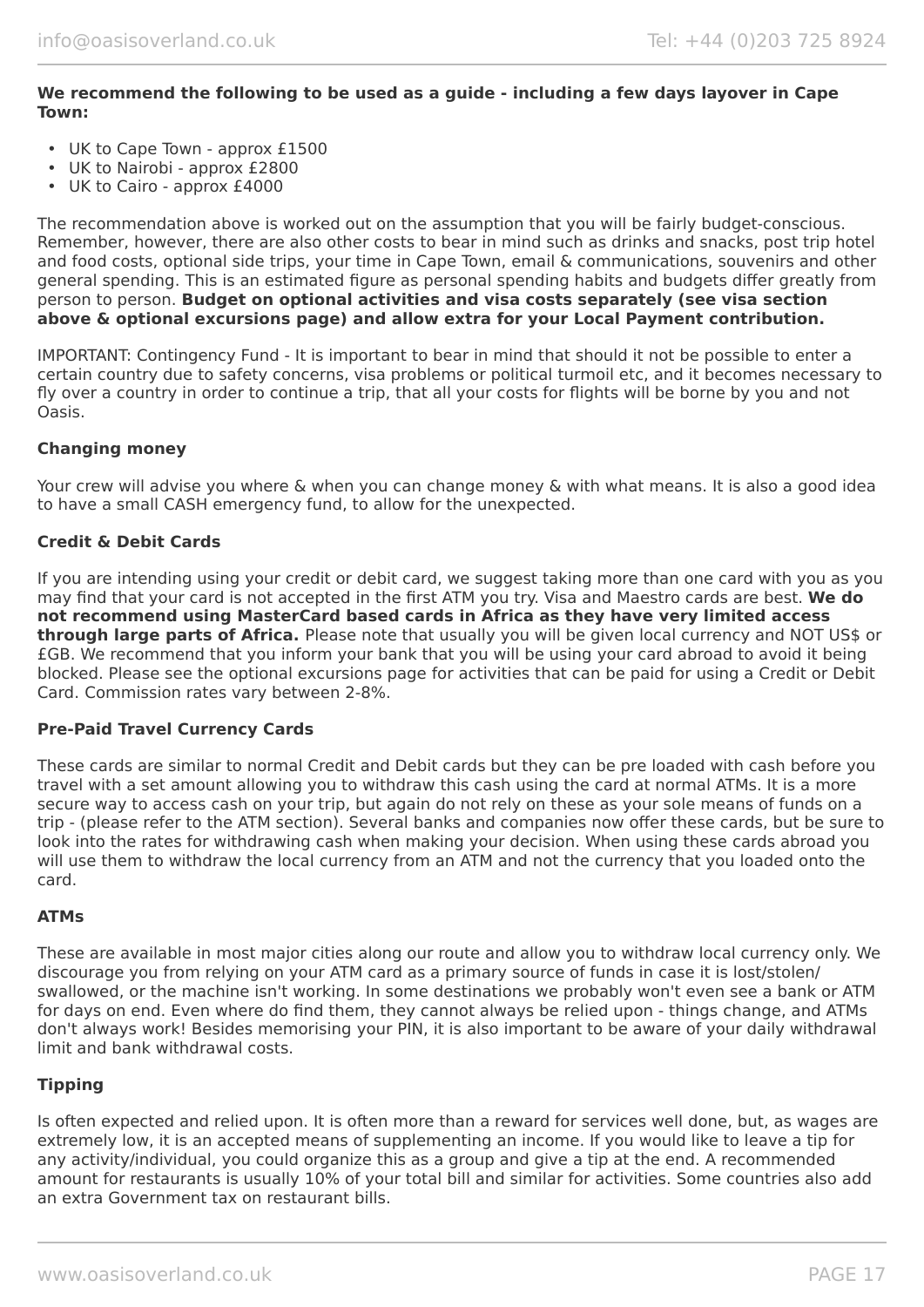Because it can be difficult to know what to tip, and because it has such importance in some areas both economically and culturally, there may be times and activities for which your crew will make it clear what level of tipping is 'customary/expected'. They may also be quite enthusiastic or assertive in encouraging you to take account of these suggestions. This is motivated by the knowledge of how important tipping can be, and the offence or confusion that can be caused when local people are tipped poorly. In the end, tipping remains at the discretion of the individual, but our crew will continue to advise on normal or average rates, and we would ask you to carefully consider the economic or personal impact of being seen as 'under tipping'. We know that many who travel with us are on a tight budget, but ask you to consider that those we work with locally may also face financial hardship, and also work very hard to try to give you unrivalled service/ experiences.

As a very rough guide, we would suggest that you budget for an amount equal to 10% of the local payment for your trip, plus 10% of the cost of any of the listed optional excursions that you wish to do. The amounts you end up tipping may vary from a rigid 10%, but hopefully this will help you budget in general.

In the past we have been asked by travellers about tipping your Oasis Crew. If you choose to do this, it would be budgeted separately from the above. Our guys work very hard at making your trip a great travel experience. Working overseas can often be challenging and they are pretty much on call for you 24 hours a day, so it's appreciated as a thank you for hard work and good service, but of course not mandatory. Our suggestion is to budget around US\$1 a day.

# **CLIMATE**

Rain is a regular occurrence in Morocco with chilly night time temperatures - especially in the desert. Most days are nice and sunny - and it only gets warmer as we head south. From Mali to Nigeria it is quite humid during the day and we may hit 'short' rains in Central Africa (Cameroon to Angola). In Southern Africa - November to March the weather is hotter and there is summer rainfall, although this is very intermittent when it may not rain for months, or it can rain for a day at a time. In East Africa (Kenya, Uganda, Tanzania) the 'short' rains are around November. The 'rains' usually last for one or two hours each day followed by hot sunny weather. Nights can be surprisingly cold at higher altitude in western Uganda, Ngorongoro Crater & the Rift Valley. Ethiopia, Sudan and Egypt can be very hot (35C+). **[View Trans Africa Climate](https://www.oasisoverland.co.uk/trans-africa-climate-chart) [Chart](https://www.oasisoverland.co.uk/trans-africa-climate-chart)**

#### **WHAT TO TAKE**

The less you take the less you have to pack, wash & lug home & you can always pick up extras along the way. Most people make the mistake of bringing too much gear. Clothes washing or laundry facilities will be available at least once a week. You will be travelling in the heat & camping in the cold, so bring clothes for all climates; rough stuff is best. Pack according to season: allowing for extremes in temperature (from the constant baking heat in the dry season to the cold and occasional frost overnight in the south). Make sure that you bring your gear in a traditional soft sided 70 - 90L rucksack or holdall - suitcases are not suitable. **Remember baggage is limited to 20kg per person plus one day bag.**

- Sleeping Bag 3 to 4 season bag, depending on season, & sleep sheet
- Foam sleeping mat or thermarest & repair kit
- Small day-pack or small bag to carry daily items
- Soft rucksack or holdall (NOT rigid suitcase)
- Water bottle for personal use we recommend Water-to-Go (see below Responsible Travel)

#### **Equipment Toiletries - Most available to buy on trip**

- Soap, shampoo, toothbrush/paste, antibacterial hand wash, lip balm & moisturiser
- Sun block 35 + after sun, hat & sun glasses
- Tampons (can buy in most places)
- Contraception

#### **Clothes Personal Effects**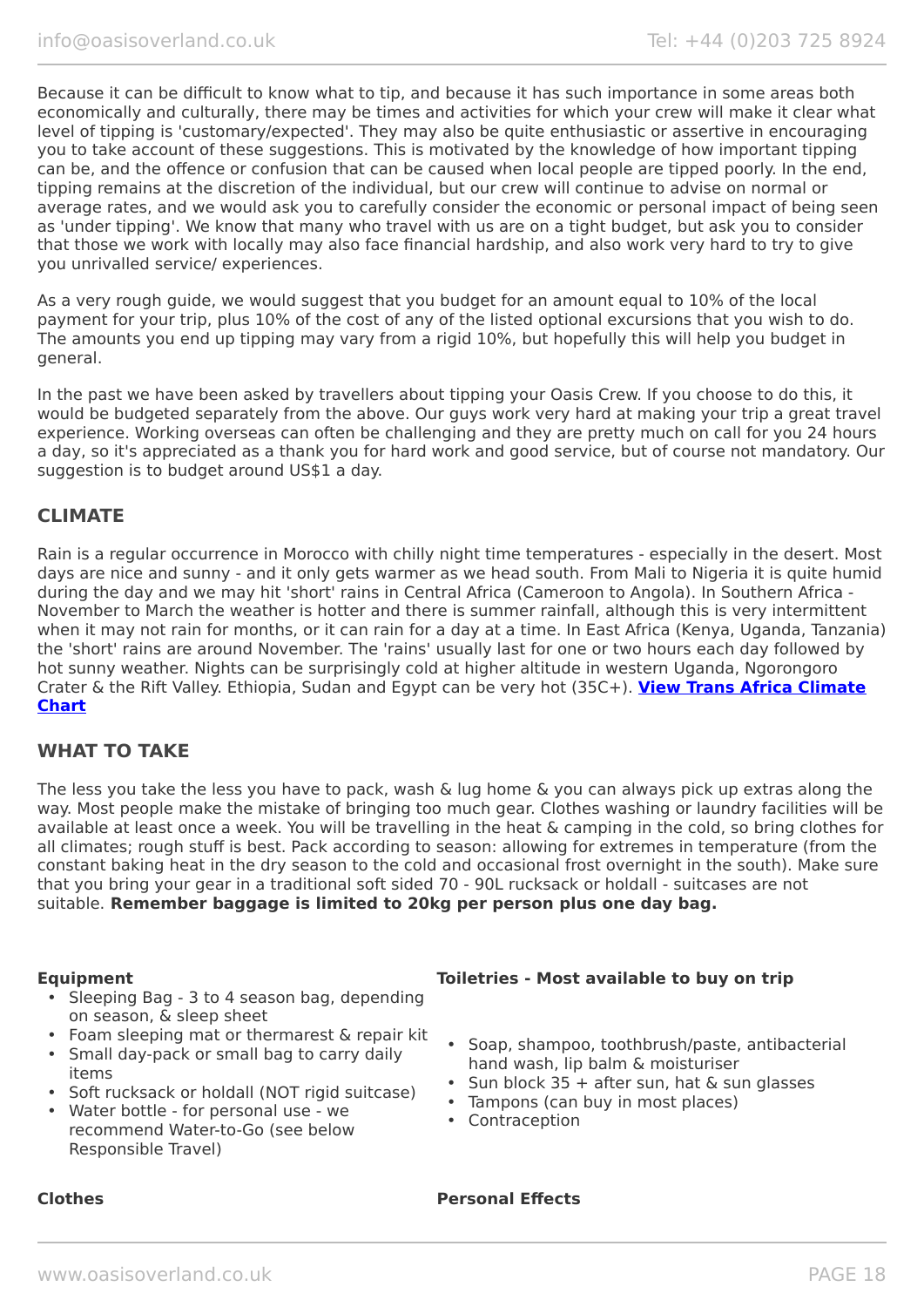- One pair of trainers or boots
- Sandals/flip flops/jandals/thongs
- Underwear/socks
- T shirts/shirts
- Shorts/swimwear
- Jeans/trousers/jog pants/leggings
- Skirt or dress
- Sweat shirt/jumper
- Jacket/fleece & waterproof jacket

#### **Recommended Medical Kit List**

- Antiseptic ointment/Antihistamine cream & tablets
- Nurofen or equivalent pain-killer
- Eye-drops/bath
- Anti-diarrhoea treatment
- A couple of bandages (elasticated & triangular)
- Medication for personal allergies/asthma etc
- Insect repellent containing Deet
- Camera with protective case, spare batteries, film/ memory card
- Torch & spare batteries (head torch is best)
- Travel adaptor plug/charger (for cameras & mobile phone batteries)
- Money belt
- Personal stereo there is a stereo on the truck with iPod/MP3 adaptors
- Towel &/or sarong
- Some suitable antibiotics as recommended by your doctor for infected cuts or to treat severe dysentery
- Rehydration sachets/vitamin tablets
- Assorted plasters
- 1 Course of malaria treatment
- Malaria Tablets see Vaccinations & Health section

Even though our trucks are equipped with a comprehensive medical kit, we advise you to bring a small personal medical kit as our truck kit is not for general everyday use. It will also be your responsibility to carry your kit on included excursions and optional activities as some local operators may not have medical kits to hand.

What to wear - Keeping your arms, shoulders and legs covered will go a long way to prevent causing offence and hassle to yourself. This is true for men as well as women (especially in Morocco, Mauritania, Sudan, Egypt and predominantly Muslim countries). Avoid wearing tight or revealing clothing, but generally on beaches you can wear what you like. Attitudes range from fairly liberal in such places as the Red Sea coast, to fairly conservative in some of the small towns. Cities and large towns are also fairly relaxed, but outside these areas dress conservatively.

# **PHOTOGRAPHY AND ELECTRICAL EQUIPMENT**

**Cameras (incl. Digital & Video Cameras) -** An easy to use 'point and shoot' will get you some good photos. For memorable shots, it may be worthwhile investing in an SLR camera, but be sure to get some practice in before the trip! Most towns and cities have internet cafes where you can download onto CD/ internet sites - but don't rely on it. Internet speeds can be slow for uploading photos to social media or the Cloud.

**Photography -** Be aware of your surroundings when taking photographs and filming. Some locations will be sensitive or have local laws banning photography. For example it is usually forbidden to use cameras at borders or around government buildings, military installations, bridges and airports or to take photos of local officials. If you do take photos or film where it is not permitted you may find yourself being questioned by irate officials who may decide to confiscate your camera or instruct you to delete all the images/footage on your device. If in doubt ask for permission, or if there is no-one to ask use some common sense.

**Drones -** As the use of drones becomes more common, countries throughout the world are gradually updating their laws and restrictions on usage. The specific regulations will vary from one country to another, so do check the UK Foreign and Commonwealth Office advice for the latest information. As with cameras, use your common sense if you do use a drone and avoid operation in sensitive areas. If you plan to bring a drone on your trip with us please contact us first to ensure there will be a suitable place to store it while on your trip.

**Electrical charging & power supply -** It may be difficult to find a power source for charging at times,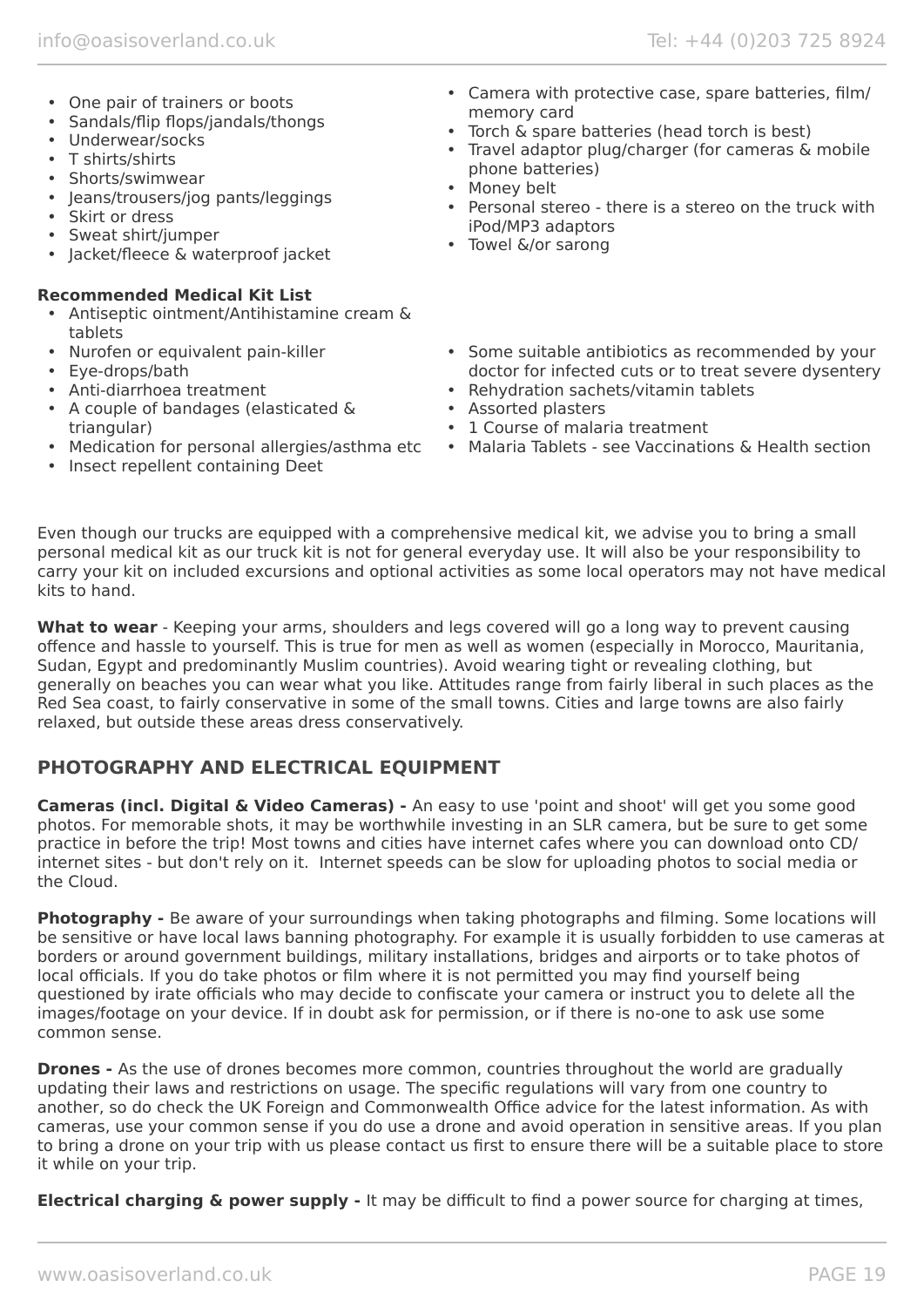#### so a spare battery is a must.

Consider a 12V in-car charger (our vehicles are equipped with a couple of 12 volt cigarette lighter charger sockets - truck trips only) or bring along your 230V mains charger and travel adaptor plug for use at some of the hotels, hostels and campsites we stay at.

NOTE: 12V - 230V inverters cannot be used on our vehicles because of the power drain they cause.

Log onto **[www.whatplug.net](http://www.whatplug.net/)** for information regarding the different electrical plugs and voltage used in each country.

#### **CONTACTING HOME**

The internet and WiFi are available in many towns / cities you will visit. Do bear in mind that the connections can be unreliable and will not always be as fast as you are used to at home. If a lot of people try to use the internet at the same time the speed will be slower still, especially if trying to make Skype calls or upload photos / videos. During periods of the trip where we are wild camping, internet will be less common.

Some travellers choose to take an unlocked mobile phone with them and buy local SIM cards in each country, allowing them to use mobile data. If you particularly want or need regular internet access this may be a good option. Telephone calls can be expensive usually £1 to £5 for a three minute call.

**Online Diaries** - A great variety of free "travel blogs" are now available online, they are a good way of keeping relatives and friend up to date with what you are doing and a good place to upload photos, collecting messages as well as keeping a record for yourself.

#### **RESPONSIBLE TRAVEL**

#### **Before you go**

- Remove unnecessary packaging before you go waste disposal facilities are often stretched or non existent in the places we visit. To avoid unnecessary pollution of local water supplies take environmentally friendly toiletries with you.
- Why not invest in a wind-up or solar-powered torch or media player before you travel or at least rechargeable batteries.
- Learn some of the local language and read up on the local history/culture before you go. You'll get so much more out of your trip.
- Why not pack some pens/pencils exercise books in your rucksack and they can be donated to a local school or project while you're away. You can also purchase these items cheaply, locally which will help local businesses.
- Take a sturdy water bottle with you from home that you can re-use throughout your trip. We carry large quantities of purified water with us on our Expedition vehicles and it is much better for the environment if you drink this, rather than purchase bottled water along the way. (It also saves you money).
- Water-to-Go: Oasis Overland have partnered with Water-to-Go to help reduce the number of plastic water bottles consumed during a trip. Water-to-Go is a filtration system that eliminates over 99.9% of all microbiological contaminants including viruses, bacteria, chemicals and heavy metals from any non-salt water source. Click here and enter the code OASIS15 to purchase your **[Water-to-Go](https://watertogo.eu/partnerships/oasisoverland/)** products at 15% discount. Water-to-Go will then donate a further 15% to Oasis Overland Charity projects.

#### **While you're travelling**

From experience gained in running trips, we have developed our own practical and manageable environmental policy which all of our crew practice on the trips we operate, and they will share this information with you at the start of your trip. We welcome your input on this, plus any new ideas you may have, to improve our existing procedures. As a guide here's a few tips to bear in mind.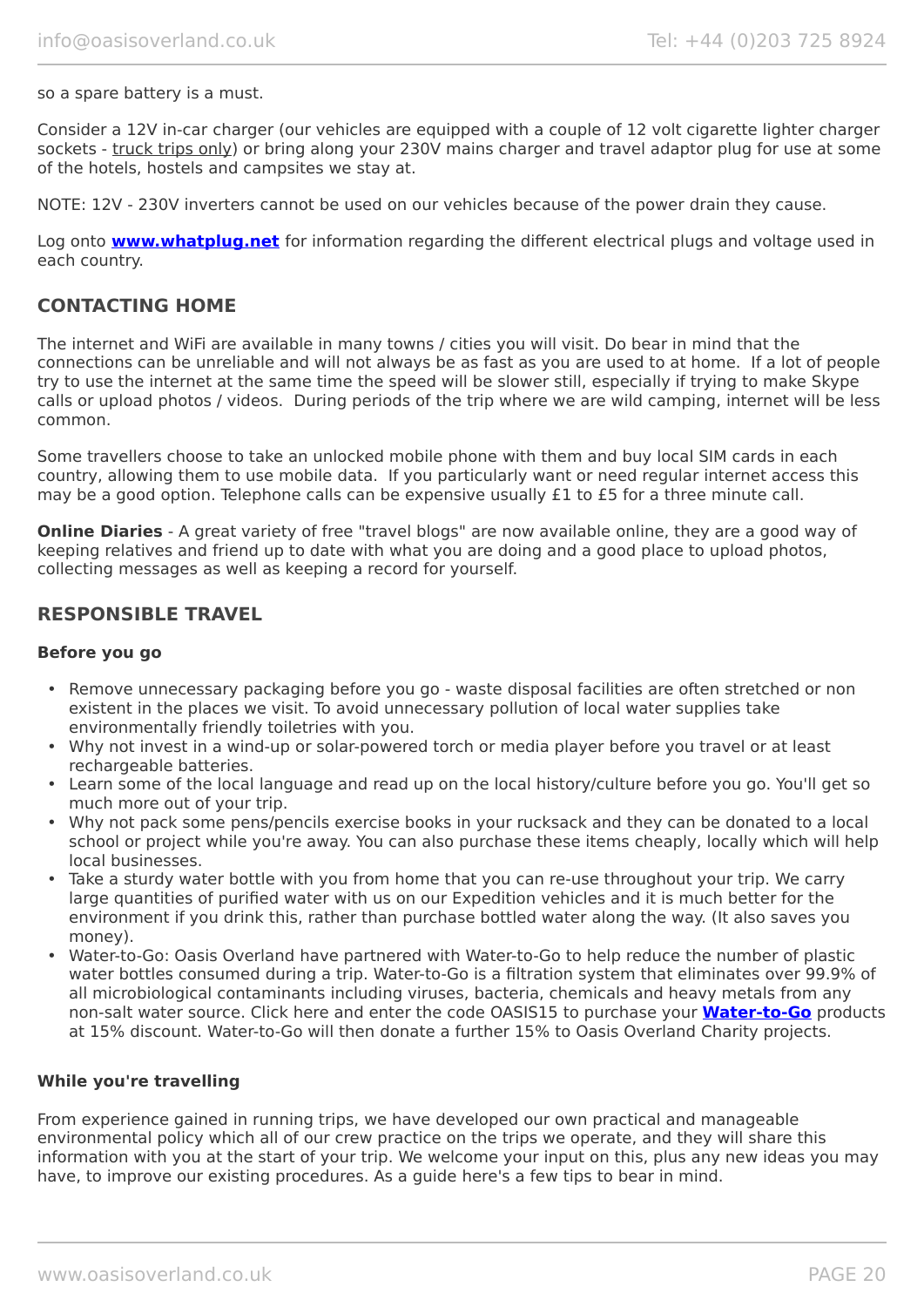- Don't waste water. It is a scarce resource in many of the places our trips visit. On all our Ultimate and Overland Expeditions we carry large quantities of purified water with us. We encourage you to refill your own water bottles from this supply, rather than purchase bottled water along the way-much more environmentally friendly and saves you money.
- Never buy endangered species or endangered habitat products. Apart from the fact of it being illegal it also encourages the trade to continue.
- Look after and preserve the areas we visit. Be careful about stepping on coral reefs or trekking on undesignated tracks.
- Buy locally made crafts and products helping to support the local economy.
- Don't feel when bargaining that you have to get the cheapest price possible just for the sake of it. Pay what the item is worth to you & don't worry about what someone else has paid.
- Try the local food and drinks this will help to support local farmers and food sellers. Sitting in a local cafe is also a great way to meet local people.
- Dispose of litter appropriately on your trip. This includes cigarette butts. Not only does litter look unsightly it can be lethal to wildlife.
- Where any toilet facilities exist, however unsavoury they might seem to you, they should be used. Where they do not, always bury your waste and make sure it is never near (at least 30m) a water source.
- When game viewing do not encourage your guides to get too close to the wildlife so that their natural behaviour is impeded.
- Respect local customs, traditions and beliefs of the people in the different regions that you travel through.
- Do not take photos of people, ritual events or special places unless you have asked first. Dress appropriately according to local codes and show respect around religious festivals.
- Recycling is almost non-existent in many of the areas and countries we visit we do the best we can with limited resources & space on our vehicles.
- For books dedicated to travelling more responsibly & ethically see: **[www.tourismconcern.org.uk](https://www.tourismconcern.org.uk/)**

**Community Projects** - Oasis are active in raising awareness and providing support to a number of projects and local schools where we believe we can make a positive difference. More information on the **[projects we support](https://www.oasisoverland.co.uk/responsible-travel/charities-we-support)**.

# **SECURITY**

All major cities have their share of petty crime (just like our cities) and sensible precautions need to be taken. Wearing expensive looking jewellery or watches and carrying cameras will draw unnecessary attention to you. Leave valuables such as passports and excess money in your hotel safe or truck safe (we recommend carrying a copy of your passport details page at all times). You may find a simple money belt is more discreet than a bag. Always be aware of your surroundings and when approached by people you do not know, use your common sense. At night in cities it's best to use a taxi, rather than walking around the streets, single women in particular need to be careful and we would suggest that it is safer to be in a group.

**On board the truck -** Each vehicle is fitted with a hidden, lockable safe to be used for money, passports and important documents. Group member will be responsible for the safe and Oasis Overland cannot accept any liability for clients' personal or monetary contents kept in the safe or on board the truck. We advise you to not take items of value that are not essential for the journey. In certain areas a roster may be drawn up for the group to share the task of guarding and keeping

**FCO Advice -** The UK Foreign and Commonwealth Office (FCO) offer country-specific advice, regarding not only security but also entry regulations, local laws and customs and health. We strongly recommend all travellers visit the FCO website, or the equivalent in their home country, to familiarise themselves with local conditions and potential issues in the countries they plan to visit before committing to a trip with us. You can view their website **[here](https://www.gov.uk/foreign-travel-advice)**.

As an adventure tour operator, some of our trips will travel to areas that are rarely-visited and occasionally attract negative publicity. We are not in the business of taking our travellers or indeed staff to regions that we consider dangerous and **the safety of all who travel with us is always our main priority**, but as a discerning customer we understand you will want to be aware of any risks before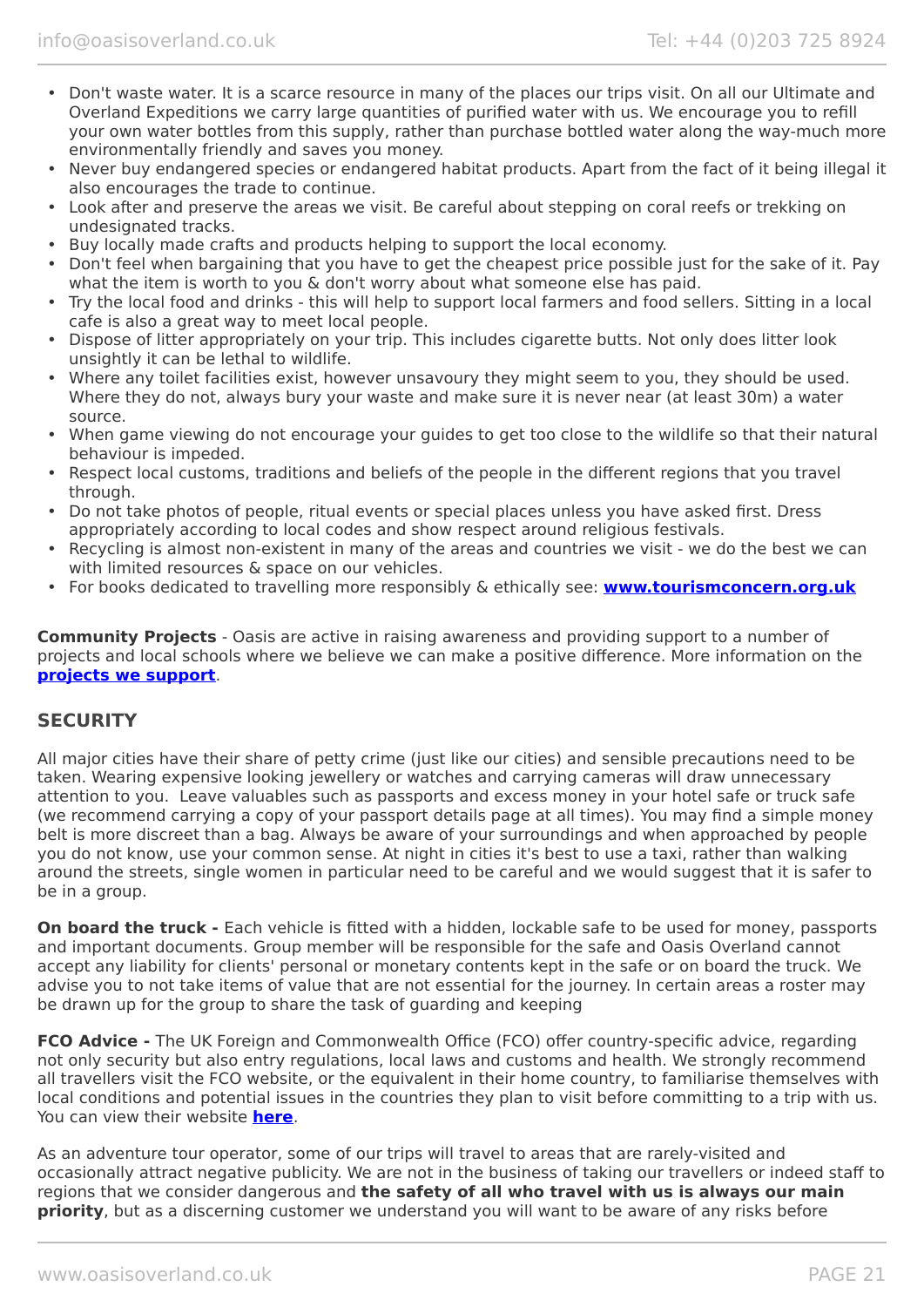travelling. We liaise with the FCO on specific regions or areas as necessary, as well as monitoring open media outlets and political risk resources, and speaking to our contacts on the ground.

In some rare cases, our trips may have to travel through areas against which the FCO either 'advise against all but essential travel' or 'advise against all travel'. When our trips travel through these areas we will carry out all due diligence and notify you in advance. This advice can change without notice. In these instances you will need to ensure you have full and comprehensive travel insurance that includes cover for these areas – some policies will exclude them. We are able to provide additional cover, if required, at additional cost. It may also be required that you read and sign a short information sheet confirming you have been advised of the risks and agree to travel contrary to the FCO advice.

If you have any questions at all about the safety or security of your trip, please do not hesitate to contact us and we will be happy to discuss your trip in more detail.

# **ADDITIONAL INFORMATION**

#### **Serengeti & Ngorongoro Crater 2 1/2 day / 2 night Safari**

On your Oasis Overland trip through Tanzania, you have the opportunity to go on a guided safari in the world renowned Serengeti National Park & Ngorongoro Crater Conservation Area.

You can either add this to your booking in advance of your trip or you can pay directly to the local operator, the decision is yours!

Once requested and paid for, this cannot be refunded or exchanged.

For this safari you shall be collected in 7 seat safari vehicles, in the afternoon from Meserani Snake Park, where you will be staying on your Oasis trip. You will then be driven to Karatu, where you shall have an overnight stay and dinner at either Kudu Campsite or Flamingo Campsite.

The following morning you will have an early wake up & breakfast, before heading out to do a morning game drive in the Ngorongoro Crater. The group will then enjoy a picnic style lunch in the Ngorongoro Crater, before heading on to an afternoon's game drive in the Serengeti. You will then be taken to the Seronera Campsite, for your evening meal and where you will be camping overnight.

On the final day of this excursion you will have another early breakfast to give you the maximum morning game drive through the Serengeti. There will then be a packed lunch before heading back to Meserani Snake Park, where you will re-join your truck and your Oasis trip.

**Please note:** The above safari is fully inclusive of all meals while on safari, transport in purpose built safari vehicles with maximum 7 people plus a driver/guide, park entrance and conservation fees to Ngorongoro Crater and the Serengeti, as well as camp fees at Karatu and inside the Serengeti.

Please be aware that up to 2 months before your departure the cost of this Add On could change. This would only be due to currency fluctuations or price increases by the Tanzania Parks Authority.

#### **Just add this on to your trip when booking!**

#### **African Wildlife and the Migration**

**Wildlife** - View a **[chart](https://www.oasisoverland.co.uk/african-wildlife-chart)** detailing what animals you may see in the various gameparks and reserves we visit between Nairobi and Johannesburg.

**The Migration** - The '**[Great Wildebeest Migration](https://www.oasisoverland.co.uk/the-great-wildebeest-migration)**' has to be one of the most impressive wildlife spectacles in the animal kingdom. For those lucky enough, this once in a lifetime experience can be viewed in the surrounds of The Serengeti National Park/Ngorongoro Conservation Area of Tanzania and the Maasai Mara of Kenya and can be done before our after your trips with us.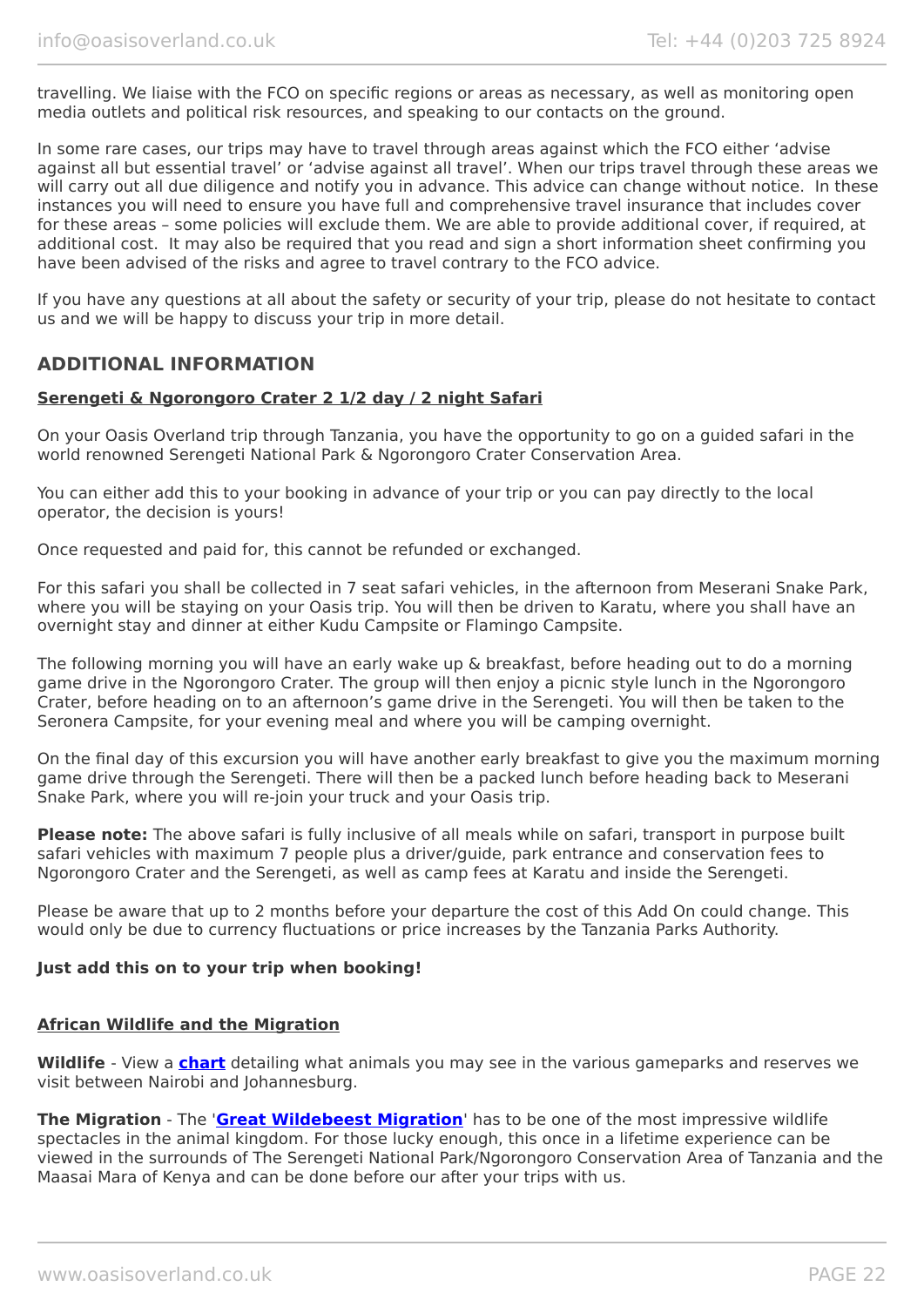# **WHAT TO EXPECT**

# **LIFE ON THE ROAD**

Firstly expect the unexpected! If you are looking for a set itinerary where everything runs smoothly, then this is not the kind of trip for you. Our itineraries can change due to local circumstances, and in such situations we'll always try to minimise any disruption, but bear in mind that from time to time events happen outside our control. It is this very unpredictability which makes each expedition different, exciting and one of the most adventurous things that you will possibly ever do! As part of this adventure you will be expected to have an active involvement in the day to day running of the trip, be part of the group and get stuck in and help with various tasks, whether it's cooking meals over open fires, pitching your tent or keeping the truck clean and tidy.

#### **Itinerary**

Because Oasis Overland do not operate normal 'package holidays' the itineraries given cannot be guaranteed to run exactly as outlined. However, it is rare that we have to make major changes and in the event that we do this will be discussed with you either before or during the trip. It is important to bear in mind that should it not be possible to enter a certain country due to safety concerns, visa problems or political turmoil etc, and it becomes necessary to fly over a country in order to continue a trip, that all costs for flights will be borne by you and not Oasis. Should it not be possible for an Oasis trip to begin from a scheduled starting city due to border closures, civil unrest etc, Oasis will make all reasonable efforts to begin the trip from an alternative location. However, all additional costs that you may incur in travelling to the alternative location will be paid by you or your insurance company and not Oasis.

#### **Expedition Vehicle**

For most of your trip the Oasis expedition truck will be your new home - giving you a comfortable & secure base with which to experience your trip. We use purpose built truck's which have been converted especially for this expedition, which pass through all types of terrains from soft sand, mud, rock and potholed roads to tarseal. It is reassuring to know that these vehicles can handle the tough conditions that they are put through. The truck is equipped with all the equipment we may need en route, including a professionally compiled expedition Medical Kit, large water & fuel carrying capacities, an extensive range of spare parts and the kitchen sink, (well almost!) so all you need is your sleeping bag, a roll mat and your own personal gear!

#### **Seatbelts**

All Oasis Overland trucks are fitted with seatbelts. For your own safety and security we recommend that travellers wear these at all times whilst the vehicle is moving. Our overland trucks in Africa also have a 'beach area' which is a chill out zone to be used when the truck is not moving.

#### **Accommodation**

Oasis uses roomy three-person tents but only for two people. They are specially made for us to meet the tougher conditions of an overland trip and have mosquito netting sewn into the door and windows. Tents are shared (between two people of the same sex from your group unless you are a couple). We spend some nights bush or desert camping and the rest of the time in campsites. Facilities and standards at campsites vary, some are well equipped and managed and some are very basic. At bush camps you will be living off the truck, so there will be no showers or en-suite facilities! At certain campsites there is the opportunity to upgrade to a private room at your own expense if you are missing your bed.

#### **During the day**

As a guide, driving days normally start at about 8am and finish at about 5pm, with stops for lunch and buying food, seeing local sights etc. We won't be driving every day, although there are times when we will drive for two, but we will then stop for a few days and you will have free time to explore, meet local people, do some optional activities or just relax and do your own thing. Expect to sometimes get dusty & dishevelled during the day and although you will be able to shower most nights (except at bush camps),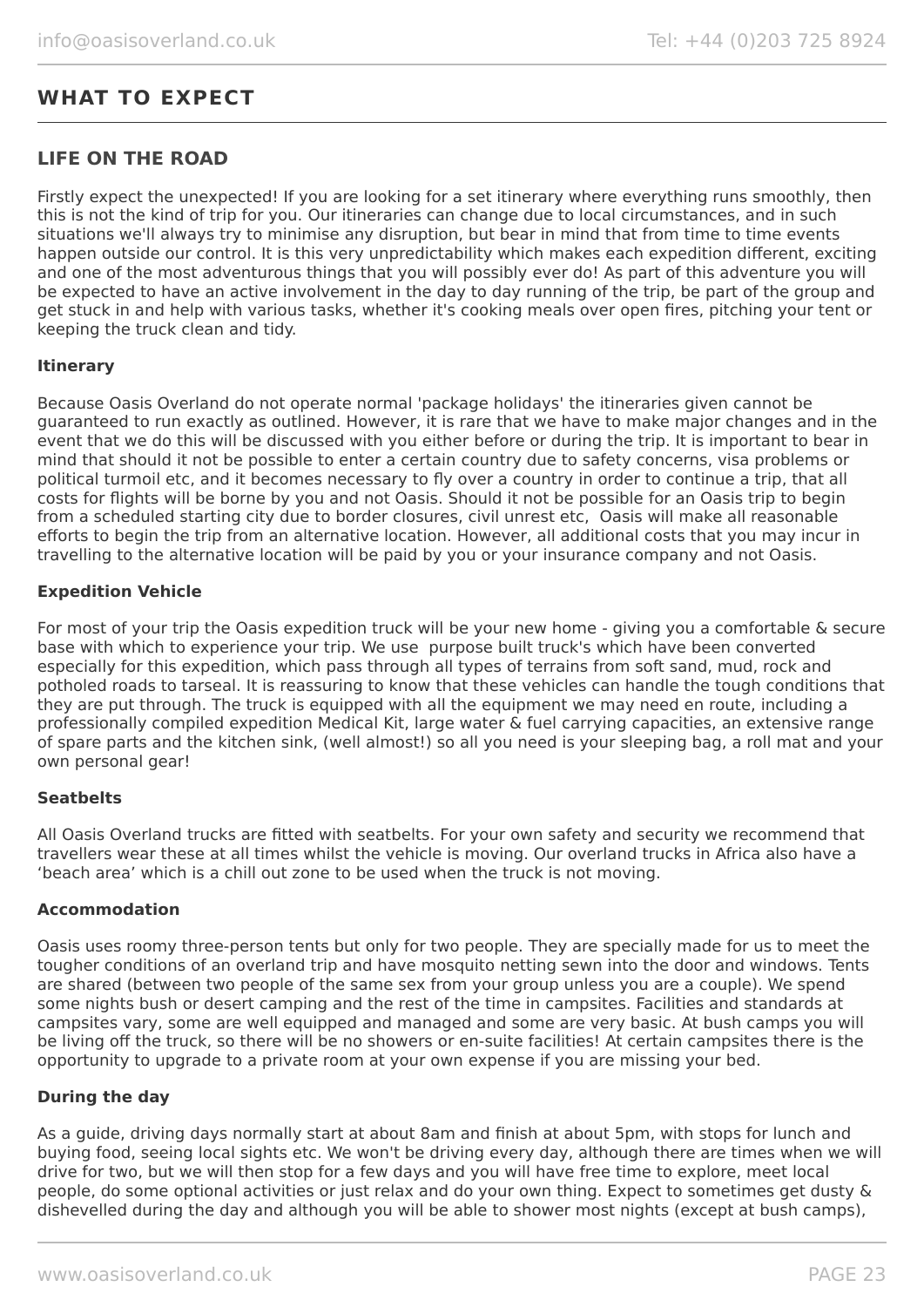#### not all camps will have hot showers**.**

#### **Meals & cook groups**

When 'on the road' or camping, we usually cook using gas or over open fires in a rota system and you can expect to cook in a group of two or three people approximately once every ten days depending on the number of people on trip and whereabouts you are. Your cook group will have to decide on what to cook, utilise stocks from the truck stores and locally obtain ingredients from markets, shops etc. and rustle up a meal. But don't worry if you're not a Gordon Ramsay as the rest of the group and the Tour leader usually lend a helping hand. Here is an idea of what to expect at meal times:

**Breakfasts**: Usually simple - we help ourselves to cereal, toast, hot drinks and on occasion we will splurge with a cooked breakfast.

**Lunch**: Cold and usually quick. The cook group will put out bread, tinned supplies and maybe make a salad.

**Dinner:** Cooks come into their own in the evening, and will always attempt to cook up some delights. When the truck is parked up for a few days in a town or city most people usually like the option to eat out at local restaurants - so we often don't cook all meals when at these locations.

**Vegetarians / Vegans / Coeliacs / Gluten & Lactose intolerance -** Our Tour Leaders will always do their best to cater for any dietary requirement or intolerance whenever possible. However we do not cater for fussy eaters. It must be remembered that the variety of dishes available may not be the same as available to meat eaters. If there is anything in particular you require in your diet or because of an allergy or would miss from home, it would be best to bring these with you, as these cannot be purchased with normal Local Payment funds due to the high cost of these specialised and often imported foods.

Remember that when eating out in local restaurants & hotels that vegetarianism or food allergies / intolerance's, are still not widely known about or understood by many local people. i.e Vegetarians or Vegans will often be offered fish or chicken in error. Most large towns and cities, or areas used to tourists, will often have more choice but please be aware that it will probably not be as varied as you are used to when eating out at home.

#### **In the evenings**

When at a bushcamp or campsite where you and your tent buddy will put up the tent, and then lend a hand with getting out the tables, stools, firewood and water containers. The fire grates need to be taken out, the fire lit and someone can fill the kettle and make hot drinks while the cook group prepares the evening meal. Then just sit back & chill and enjoy the rest of your evening!

#### **Oasis Crew**

We usually have two crew whose duties are extensive and quite demanding, with challenges ranging from driving and maintaining the expedition vehicle to a high standard, to organising visas and border crossings, arranging accommodation, pre-booking some excursions and guides, helping with shopping and cooking as well as finding the best deals, socializing and making sure everything runs as smoothly as possible. While our crew are usually experienced and knowledgeable they are not tour guides as such. Our trips pass through many countries and our tour leaders cannot be expected to have detailed knowledge of each country's history, flora and fauna and archaeological sites. Even so - they will be more than willing to pass on any interesting and useful information that they have acquired whilst on the road. A rewarding way to gain a better insight into the wildlife, cultural and historical diversity of the countries we travel through is by reading guide books as well as talking to the local people and using local guides.

Adventure travel can be unpredictable and occasionally our crew may have to amend the itinerary to take into account changing local circumstances or because of a delay at a border or because of circumstances outside our control. This can all lead to additional work and commitment for our crew who will do all they can to minimize any disruption to the trip. While our crew are essentially on call 24 hours a day 7 days a week, it has to be remembered that no one is actually expected to work these hours, so at Oasis we are realistic that within a trip there will be times when our crew need 'down time' and a chance to relax and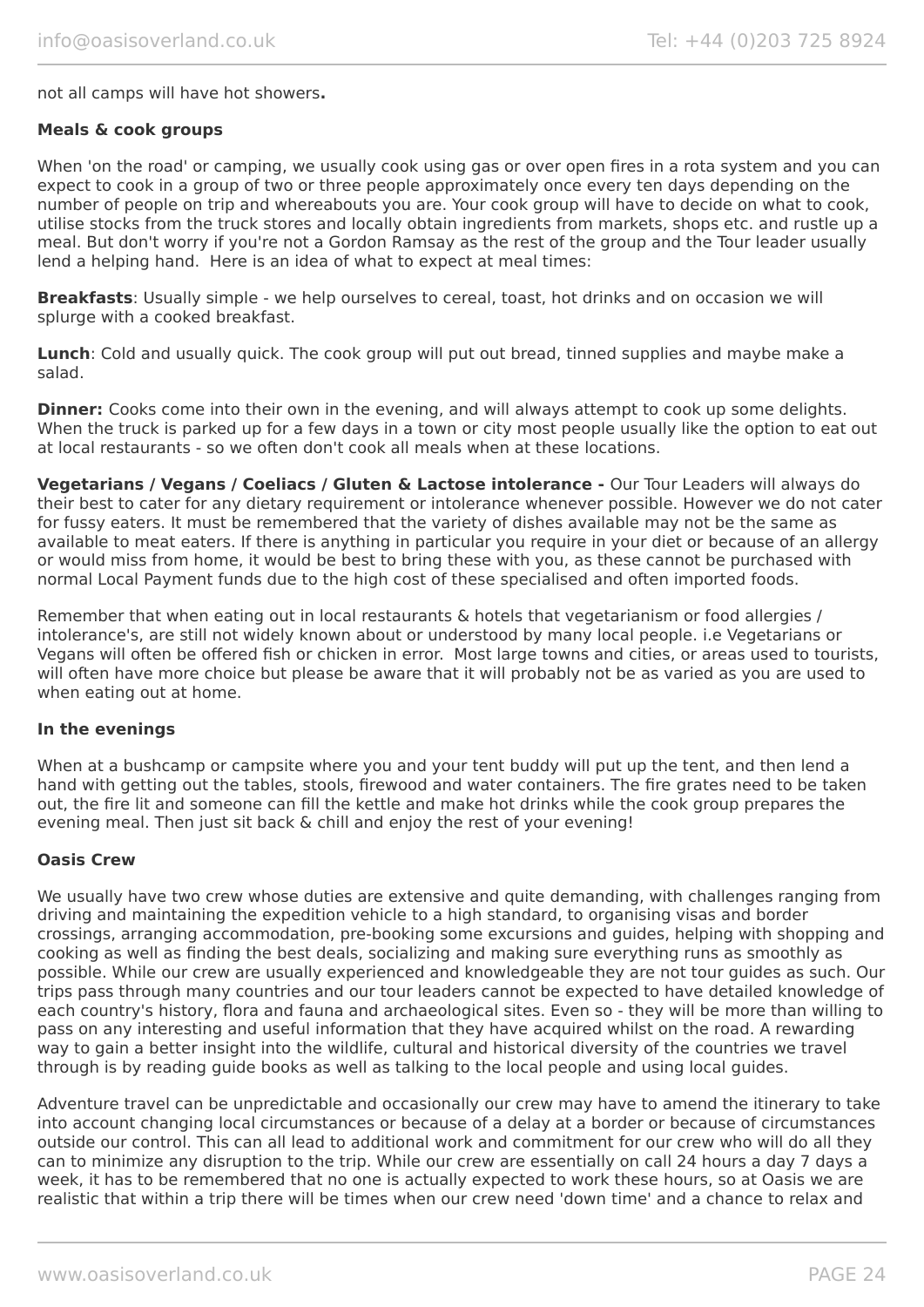'let their hair down' as well. They are only human!

#### **Itinerary Changes**

Due to the unpredictable nature of this expedition - it is not always possible to follow the exact itinerary as set out below. We will always endeavour to visit all the places listed, and often more that are not. All the information regarding the itinerary is given in good faith and is subject to change, dependent on local political or country instabilities, weather, security & road conditions etc. Any major itinerary changes will be decided by the crew & company directors and will be discussed with the group beforehand whenever possible. It is also possible that the expedition may arrive later than specified into Cape Town/Nairobi or Cairo**.**

It is important to bear in mind that should it not be possible to enter a certain country due to safety concerns, visa problems or political turmoil etc, and it becomes necessary to fly over a country in order to continue a trip, that all your costs for flights will be borne by you and not Oasis.

If we do have to fly over a particular area or country we will endeavour to take in other places of interest if time permits. While Oasis Overland will cover all ground and transport costs, we have not taken the cost of flights into our pricing structure. Therefore any flights will have to be paid for by each individual.

Optional Excursions are paid for on the day and organised during your trip, so you can decide whilst travelling which activity you may want to do. Prices listed are only a guide and may be dependant on fluctuating exchange rates and minimum numbers. Please see below for more details.

# **OPTIONAL EXCURSIONS**

# **TOGO**

| <b>Title</b>                           | <b>From Price</b> |
|----------------------------------------|-------------------|
| Fetish Markets - Lome                  | US\$10            |
| <b>CAMEROON</b>                        |                   |
| <b>Title</b>                           | <b>From Price</b> |
| Climbing Mount Cameroon - 3 Days, from | US\$150           |
| <b>GABON</b>                           |                   |
| <b>Title</b>                           | <b>From Price</b> |
| Lope National Park - Forest Walk       | US\$50            |
| Lope National Park - River Safari      | US\$50            |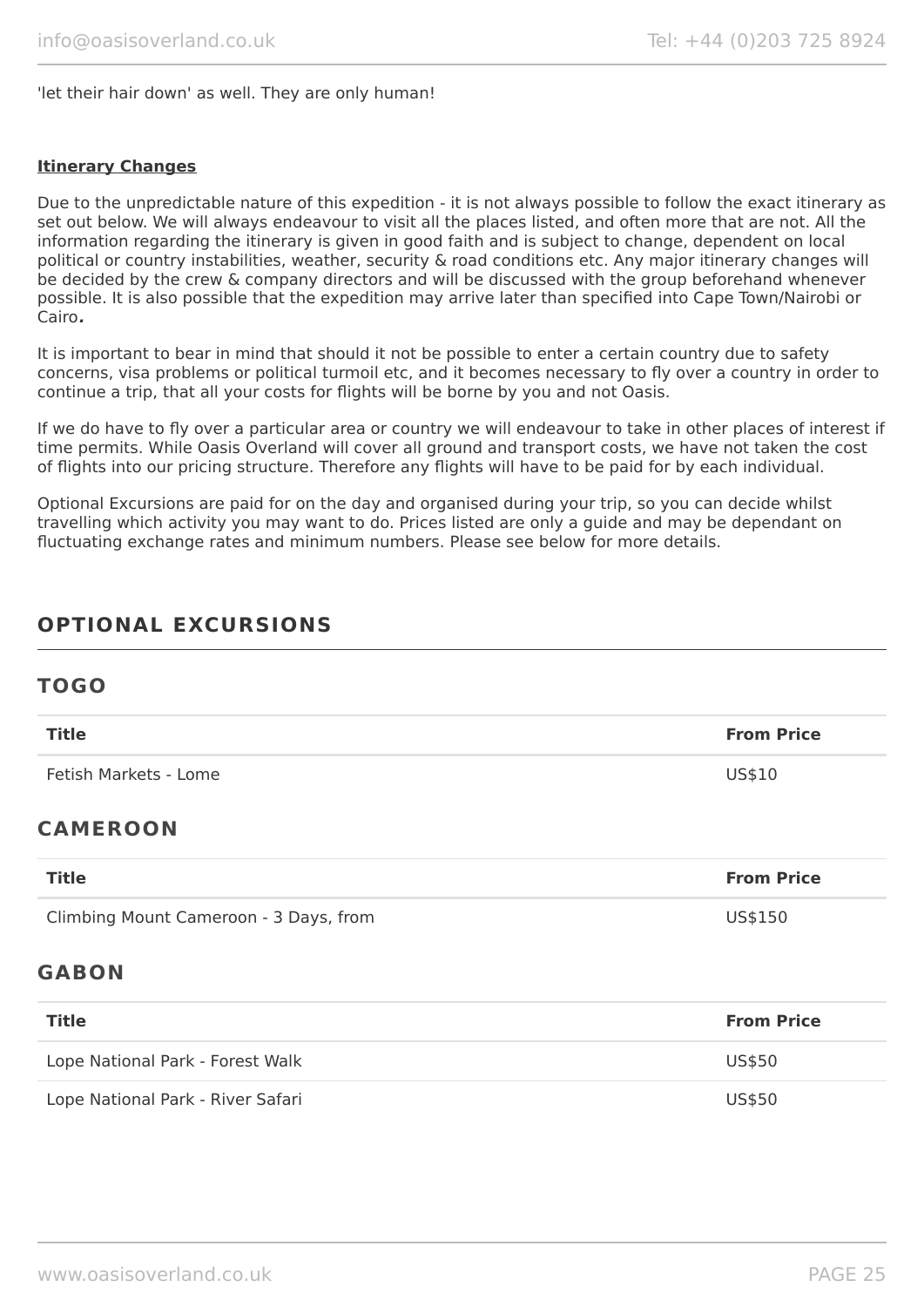# **NAMIBIA**

| <b>Title</b>                                  | <b>From Price</b> |
|-----------------------------------------------|-------------------|
| Dolphin Cruise                                | US\$65            |
| Game Fishing, 1 Day                           | US\$120           |
| Quad Biking, 2hrs - Swakopmund                | US\$55            |
| Sandboarding - Lying Down / Standing Up, from | US\$45            |
| Tandem Skydive                                | US\$220           |
| Visiting Tame Cheetahs + Feeding              | US\$10            |
| Township Tour                                 | US\$45            |
| Scenic Flight over Sossusvlei - min 5 people  | US\$390           |
| Paragliding                                   | US\$115           |
| Horse Riding                                  | US\$60            |
| DVD of Skydive, $DVD + photo's, from$         | US\$80            |

# **SOUTH AFRICA**

| <b>Title</b>                                      | <b>From Price</b> |
|---------------------------------------------------|-------------------|
| Accommodation whilst in Cape Town - per day, from | US\$25            |
| Cable Car to Table Mountain - return              | US\$23            |
| Robben Island Boat Trip, Guided Tour of Island    | US\$25            |
| Car Hire - per day - Cape Town, from              | US\$25            |
| White Shark Cage Diving                           | US\$200           |
| Meals whilst in Cape Town - per day, from         | US\$25            |
| Wine Tour - Stellenbosch area, incl. lunch        | US\$50            |
| Abseil Table Mountain                             | US\$80            |
| Apartheid Museum - Johannesburg                   | <b>US\$7</b>      |
| Black Water Tubing 1/2 day                        | US\$50            |
| Cango Caves Adventure tour upgrade                | US\$6             |
| Guided Bridge Walk - Bloukrans Bridge             | US\$15            |
| Highest Bungee in the World - Bloukrans Bridge    | US\$85            |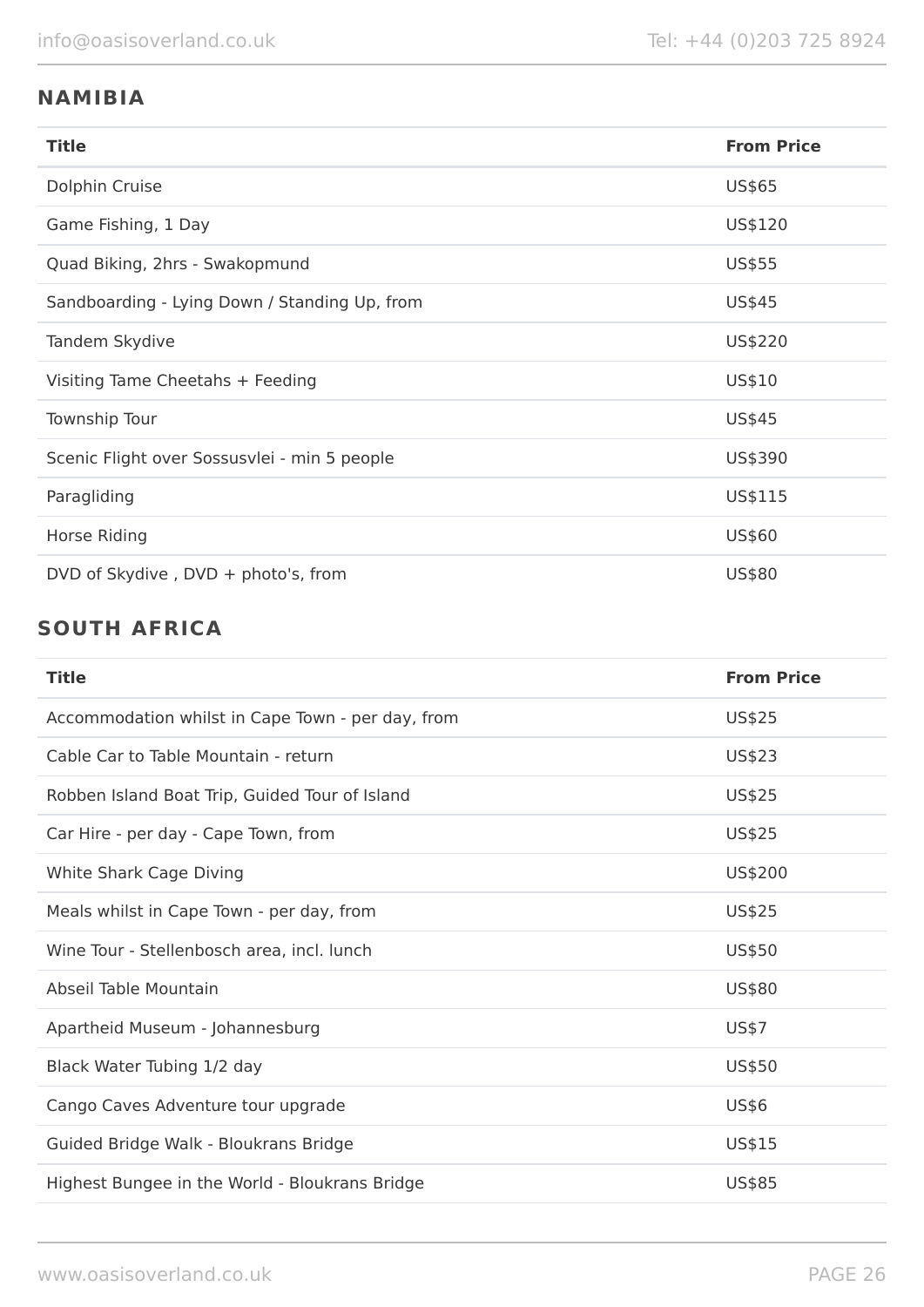| <b>Title</b>                                  | <b>From Price</b> |
|-----------------------------------------------|-------------------|
| Horse Ride - Royal Natal National Park - from | <b>US\$22</b>     |
| Johannesburg City Tour                        | US\$45            |
| Local Township Tours                          | US\$35            |
| Quad Biking 2 hours - Tsitsikamma             | US\$55            |
| Sea Kayaking                                  | US\$24            |
| Soweto Township Tour                          | US\$40            |
| Tree Top Canopy Walk                          | US\$50            |
| Tsitsikama National Park Entrance             | US\$16            |
| Waterfall Zip Lining in Tsitsikamma Forest    | US\$40            |

# **ZIMBABWE**

| <b>Title</b>                                                                    | <b>From Price</b> |
|---------------------------------------------------------------------------------|-------------------|
| Zipline - Victoria Falls (solo/tandem), from                                    | US\$74            |
| Zambezi Canoe Trip - Full Day                                                   | US\$150           |
| White Water Rafting - Low Water (mid July to mid Dec)                           | US\$120           |
| White Water Rafting - High water (1/2 day)                                      | US\$120           |
| Sundowner Cruise incl. Drinks & snacks, from                                    | US\$65            |
| Raft & Riverboard DVD                                                           | US\$40            |
| Raft & Riverboard Combo - Zambezi                                               | US\$190           |
| Photos on CD / Video of Bungee, from                                            | US\$20            |
| Microlite Flight over Victoria Falls - 15/30 mins (takes place in Zambia), from | US\$185           |
| Flying Fox / Gorge Swing x 2 / Zipline Adrenaline - 1/2 Day or Full Day, from   | US\$155           |
| Entrance to Victoria Falls - Zimbabwe                                           | US\$30            |
| Bungee Jump off Victoria Falls Bridge (111m)                                    | US\$160           |
| Bridge Slide - Victoria Falls (solo)                                            | US\$45            |
| Bridge Slide - Victoria Falls (tandem)                                          | US\$70            |
| Bridge Swing - Victoria Falls (solo)                                            | US\$160           |
| Bridge Swing - Victoria Falls (tandem)                                          | US\$240           |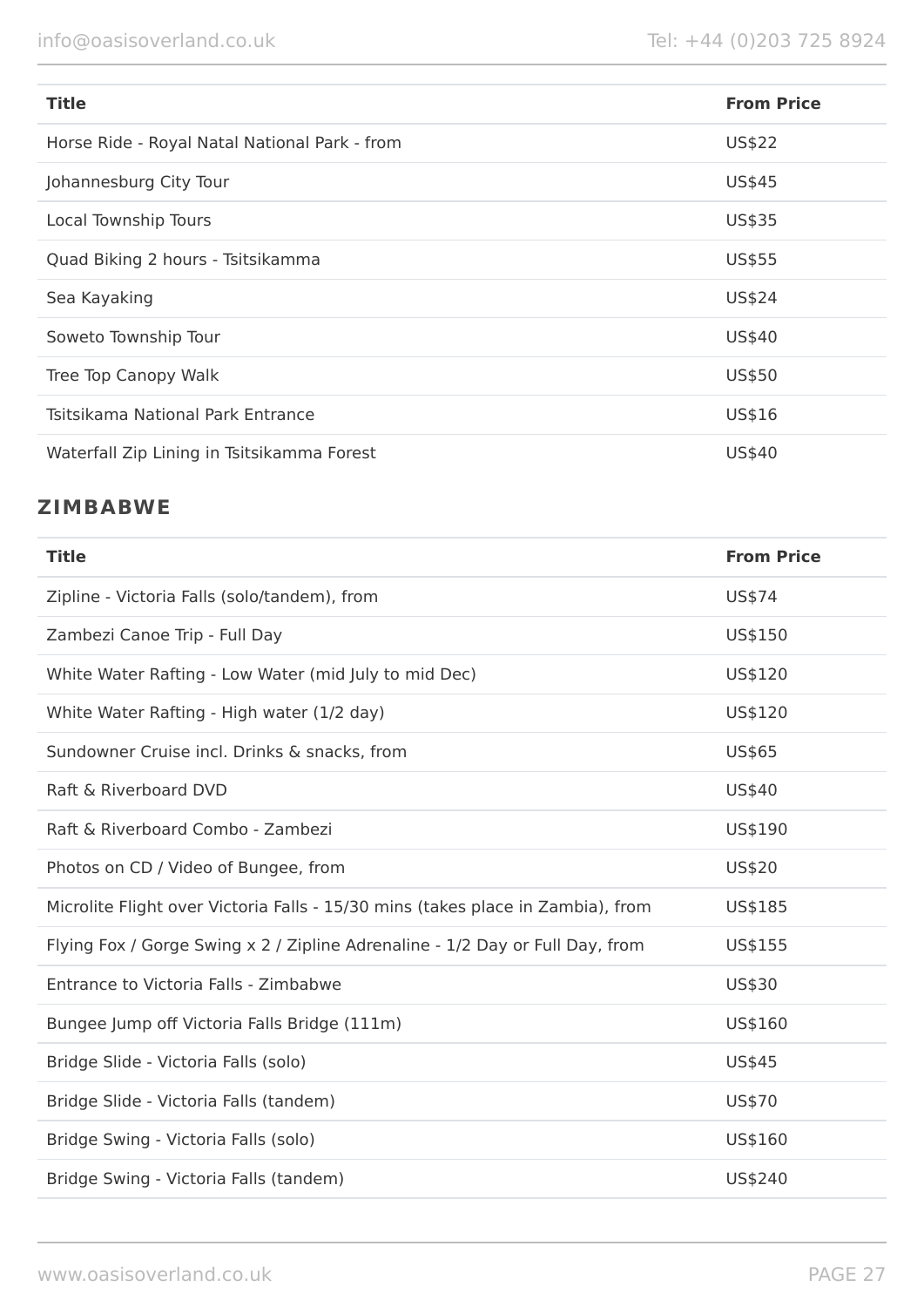| <b>Title</b>                                                      | <b>From Price</b> |
|-------------------------------------------------------------------|-------------------|
| Bungee Jump / Bridge Slide / Bridge Swing                         | US\$210           |
| Bridal Veil Falls, entry                                          | US\$10            |
| Chimanimani National Park - entrance fee, guide & transport, from | US\$30            |
| Game Drive - Gweru                                                | US\$25            |
| <b>Great Zimbabwe Ruins</b>                                       | US\$20            |
| Matobo National Park - 1 Day Guided Rhino Walk / Jeep Tour        | US\$100           |
| Mule Drawn Carriage ride                                          | US\$30            |
| Horseback - Game Ride - Gweru, from                               | US\$30            |

# **BOTSWANA**

| Title                                         | <b>From Price</b> |
|-----------------------------------------------|-------------------|
| Okavango Delta / 1 Night Mokoro Trail         | US\$150           |
| Flight Over the Delta by Plane - min 5 people | US\$100           |

# **LESOTHO**

| <b>Title</b>                                                    | <b>From Price</b> |
|-----------------------------------------------------------------|-------------------|
| Malealea Village Choir                                          | US\$7             |
| Overnight Hikes with packhorses from                            | US\$70            |
| Overnight Pony Treks from                                       | US\$100           |
| Pony Trekking - Lesotho, various rides available per hour from, | US\$25            |
| Various Guided Walks - per hour                                 | <b>US\$5</b>      |

# **MALAWI**

| <b>Title</b>          | <b>From Price</b> |
|-----------------------|-------------------|
| Scuba Diving, from    | US\$35            |
| Village Tour / Dinner | <b>US\$4</b>      |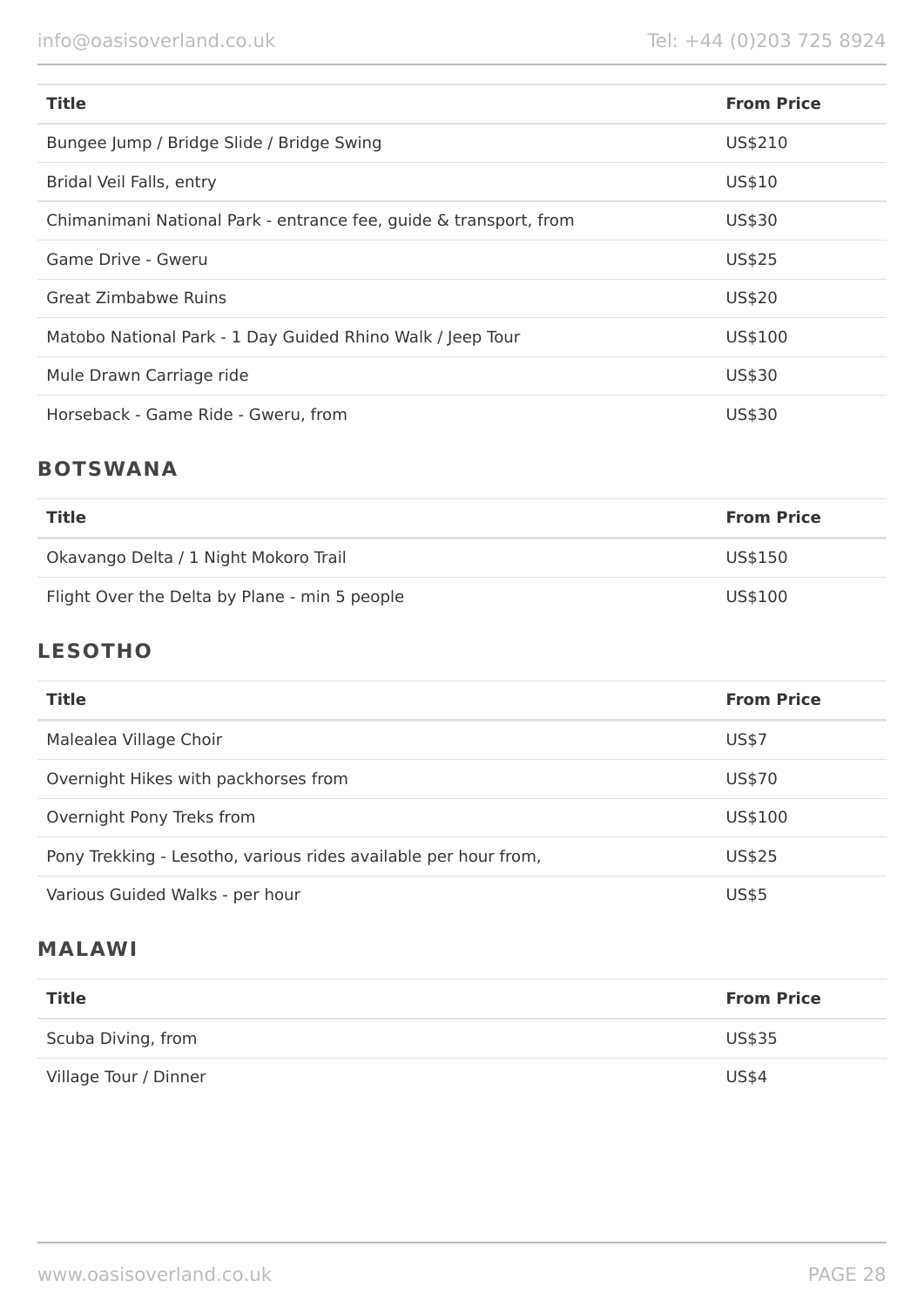# **TANZANIA**

| <b>Title</b>                                                                                | <b>From Price</b> |
|---------------------------------------------------------------------------------------------|-------------------|
| 1 Day walk to Mandara Hut, from                                                             | US\$130           |
| Cultural Tours of Marangu area, from                                                        | US\$15            |
| Dhow Sunset Cruise, from                                                                    | <b>US\$25</b>     |
| Diving at Local Reefs, from                                                                 | US\$70            |
| Diving Mnemba Atoll Marine Reserve (1 / 2 Dives), from                                      | US\$85            |
| Maasai Village Walk / Camel Ride - each                                                     | <b>US\$7</b>      |
| Meals on Zanzibar - per day, from                                                           | US\$15            |
| Prison Island Trip                                                                          | US\$25            |
| Serengeti & Ngorongoro Crater National Park - 2 1/2 Days & 2 nights Safari *Min 5<br>people | US\$540           |
| Snorkelling - Mnemba Atoll Marine Reserve                                                   | US\$85            |
| Snorkelling at Local Reefs                                                                  | US\$40            |
| Spice Tour                                                                                  | <b>US\$25</b>     |
| Swim with Dolphins                                                                          | <b>US\$35</b>     |

# **KENYA**

| <b>Title</b>                                                    | <b>From Price</b> |
|-----------------------------------------------------------------|-------------------|
| Giraffe Centre - Nairobi                                        | US\$10            |
| Sheldrick Elephant Orphanage - Entrance                         | US\$6             |
| Return Transport to Elephant Orphanage - Per Car (Max 4 people) | US\$25            |

We feel that having optional excursions gives a greater degree of flexibility and independence to our group members; independence to decide how much your spending budget can afford; flexibility to decide when and what time of day or with whom to visit a particular site, rather than for example, with the whole group at a pre-ordained time. If you decide not to join a popular excursion, you will have free time to relax or wander off to a market, village or beach, depending on where we are.

You pay for the optional excursions to the local operator, ensuring the money stays with that operator in the local community and this ensures as well, that you are paying the true price for any optional excursions you want to do. This also applies to accommodation costs before and after the trip. Please note that the prices of optional excursions quoted are approximate as local prices can and do change. Please see the relevant trip page for the Optional excursions you can do on that trip and a list of prices.

### **Notes downloaded on:** 25-06-2022